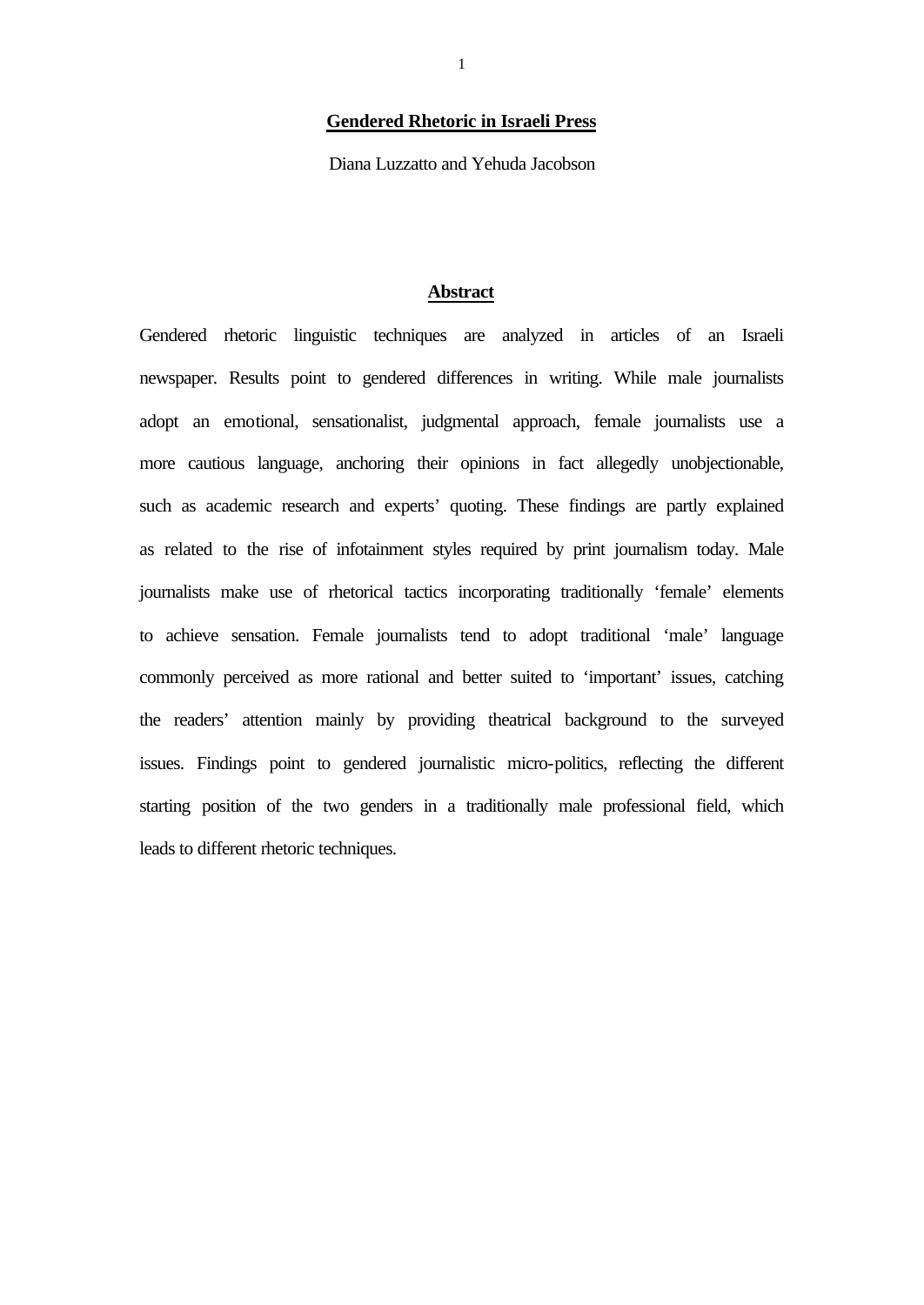### **Gendered Rhetoric in Israeli Press**

The present study examines the characteristics of gendered journalistic written language by means of articles published in the known Israeli daily newspaper "Ha'aretz". By adopting a constructivist and contextual approach, we focus on the attempt to unfold the sociological meaning of differences in language techniques between the two genders, within the framework of gender journalistic power relations, and in Israeli social-cultural context.

Socio-linguistic research connected to gender is mostly carried out on grounds hosting face-to-face interactions between members of the same or the opposite sex (e.g.: Tolmach Lakoff 1990; Tannen 1990; Nardy 1991; Chenik 1991; Weller 1995; Woods 1999). Almost all researchers conclude that women's language is perceived as lacking power and authority, and striving to obtain approval and agreement, while men's language is perceived as powerful, authoritative, functional and rational. Moreover, women's talk tends to transmit intimacy by the sharing of thoughts and feelings, while men tend to demonstrate knowledge, control, analysis skills and independence. Women tend to converse in an "emotional language" while men will use a "reporting language".

Literature concerning gendered aspects of mass media presents a wide range of subjects. It deals with women's impact in the mass media world (from the points of view of quantity, power and more), the manner in which they are presented on this social ground (for example – commercials) and the historical development of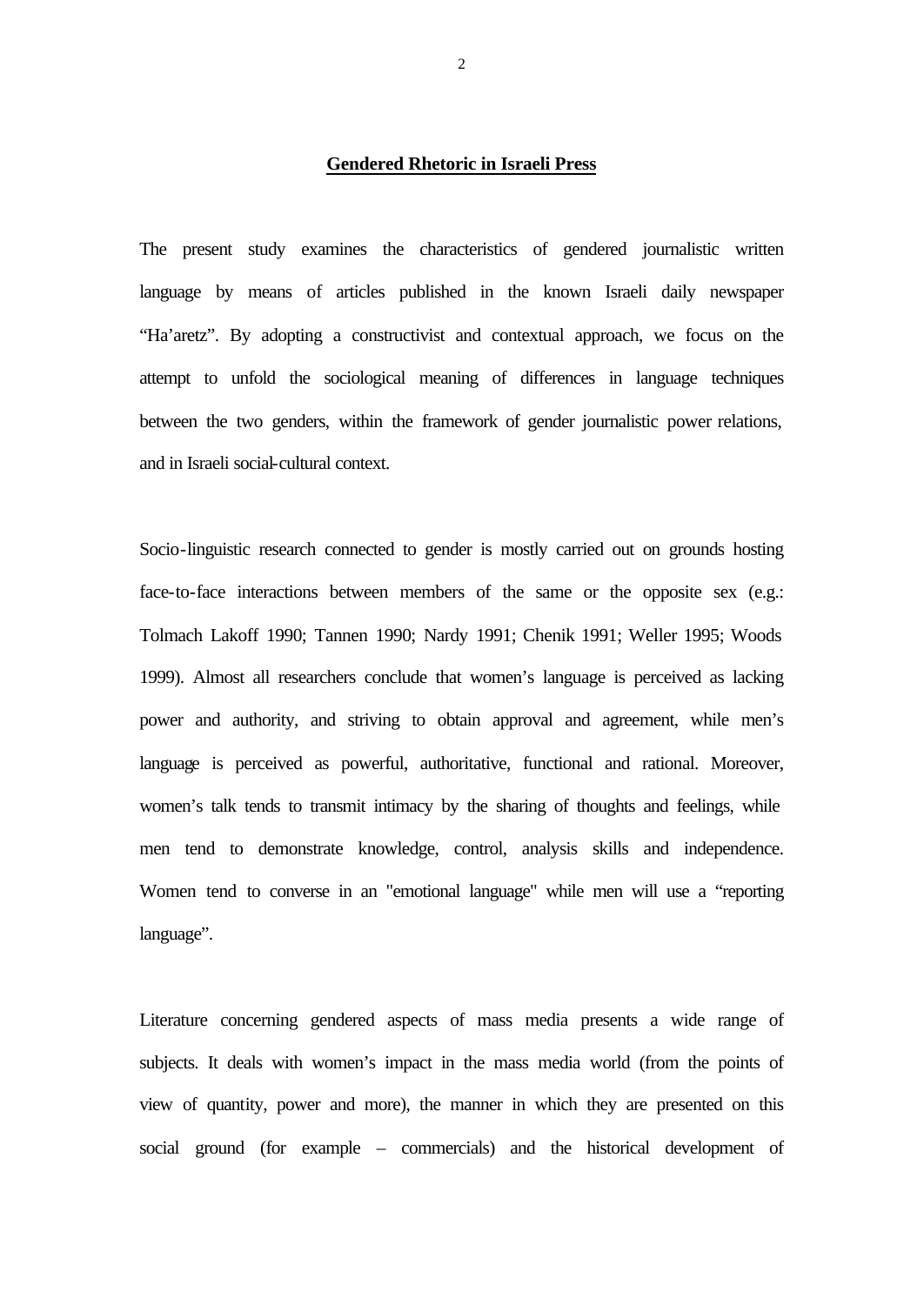gendered press (e.g.: Beasley and Gibbons 1993; Carter and others 1998; and for Israeli press: Herzog 1999; Whitman 1988; Rubin 1987). However, there is lack of academic knowledge on the expression of gender by means of language in the written mass media. Herring's studies (Herring 1994, 1996) stand among the few striving to examine a similar aspect, in the field of "computer communication", where no faceto-face interaction takes place. She concludes that men tend to be competitive, present themselves as experts and make use of sarcasm and offensive language, while women ask questions and present ideas in an advisory manner. While Herring's examines interactions conducted by means of a "computer mediator", one cannot overlook the link between gender and power, and its influence in interactions involving the two genders*.* We, on the other hand, chose to inquire on the existence of characteristics peculiar to "feminine language" as opposed to "masculine language" in the newspaper, while neutralizing the influence of visual, auditory and directly interactive aspects.

# **Methodology**

For the purpose of this study, a content analysis of the Internet electronic version of articles from "Ha'aretz" has been carried out. The articles' section issues on the Internet with the title of the article and the name of the author. Thus, we were able to sort out articles solely on the basis of their authors' gender, and not by any other criteria, as, for example, those related to graphics, location or the conspicuity of the title. Furthermore, in order not to be influenced by the journalists' identity, we erased their names and marked their gender. Thus, for each article, we marked either "female" or "male" journalist, alone. As the title of articles is usually the outcome of editorial decisions, we chose not to analyze them.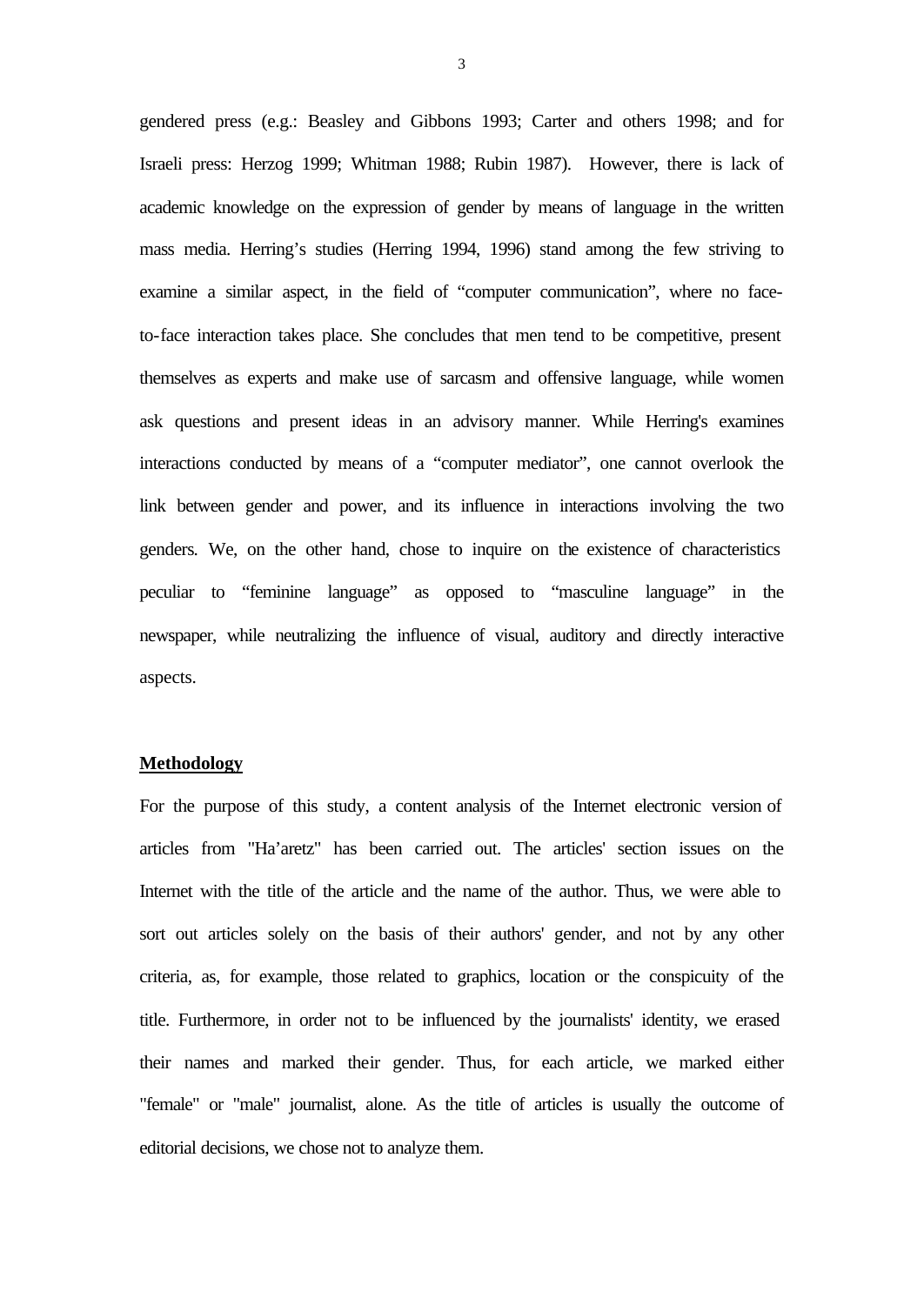"Ha'aretz" is one of the three more read Israeli daily newspapers, is considered the most left wing oriented of them, and often takes an open feminist stand advocating equal job opportunities for both sexes. Hence, we assumed that said ideology would find an expression by the giving of equal opportunity to journalists of both genders to communicate their opinions in subjects considered as pertaining to the "public sphere", such as politics or economy  $-$  a ground that would provide better basis for comparison. Indeed, both men and women dedicated their articles to the same subjects in consistency to findings indicating the same trend in the frame of Israeli journalistic report (Lavi 1997). In content analysis, we focused on the stylistic techniques employed by members of different genders and not on content per se. We chose the "articles'" section, where journalists comment events relevant to the Israeli reality, since we were interested in examining a writing setting enabling a significant measure of self-expression and not the "news" section, usually limited to dry informative writing.

We collected data from the articles section for a period of over a year, and carried out a comprehensive analysis of articles published for a month, on two points in time (from the middle of June to the middle of July 2000, and from the middle of December 2000 to the middle of January 2001). Articles were analyzed almost daily, in the course of those months, according to the following sampling criteria:

A) Numerical balance between articles written by men and articles written by women. Thus, on days in which only one article written by a woman was published, we selected the first article written by a man (according to appearance order in the section).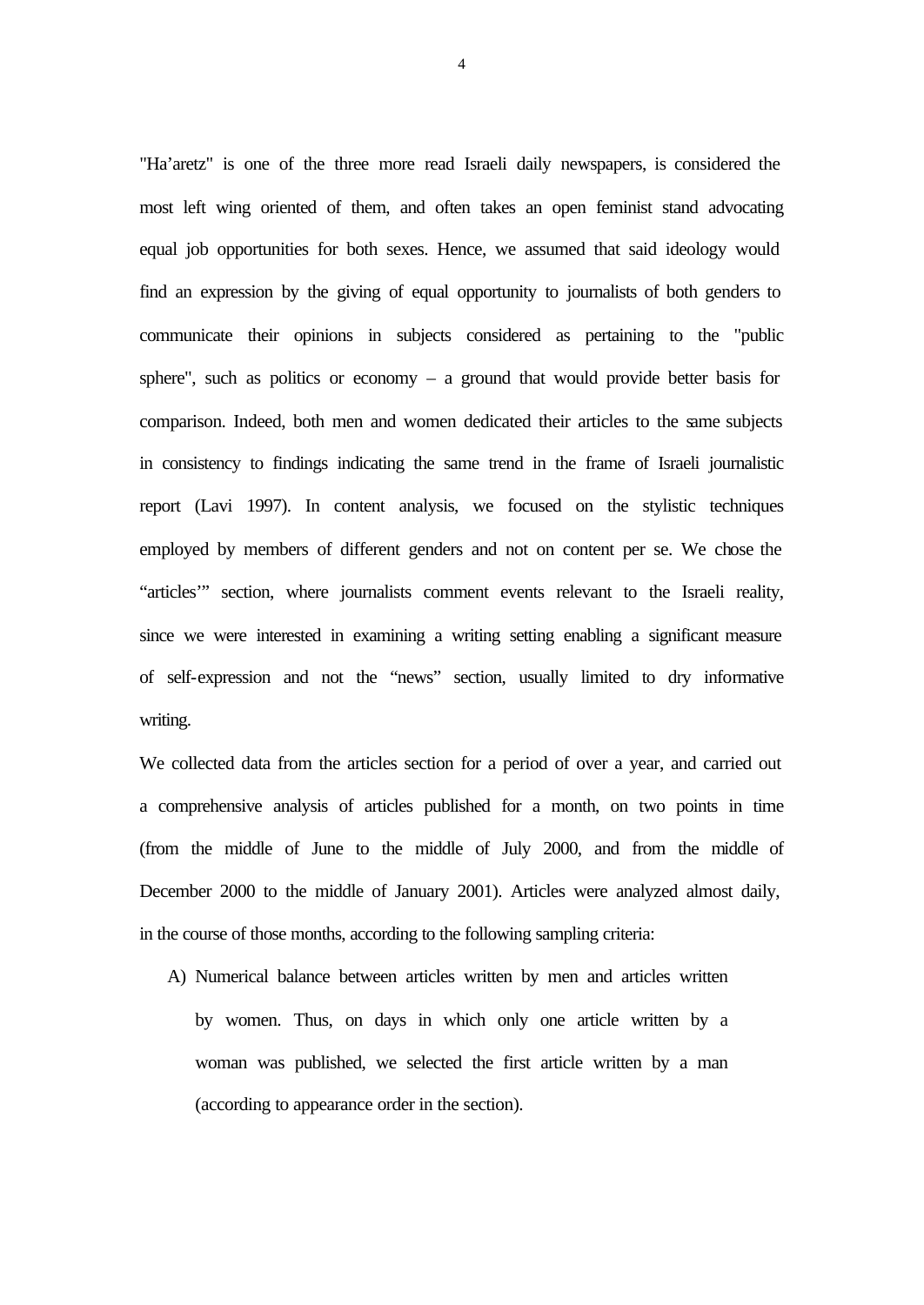- B) Where two articles written by women were published, we chose the two first articles written by men, posted in the section.
- C) On days when no article written by women was to be found, we did not sample any article written by men.
- D) We also disregarded articles translated from foreign papers (such as the New York Times) in order to safeguard contextual homogeneity.

We could discern the lesser weight of women, numerically speaking, in the articles section; while this subject is beyond the immediate scope of the present study, it bears relevance in the larger context of gendered press discourse, and hence we will deal with it in the conclusive chapter. Overall, 29 articles written by men and 29 articles written by women, constituting the whole sample, were analyzed. The choice of two points in time for the in-depth content analysis resulted from our wish to widen the context on the dimension of events.

All female journalists (9) and most of the male journalists (12), partaking in the writing of articles, were included. While this is a relatively restricted group, we believe that one may learn from this study on the dynamics of gender existing in the field of Israeli written press, and that the findings herein presented will become more meaningful in light of similar studies carried out on wider target populations, in the future.

While this study focused on the analysis of the written texts, at a later stage we conducted in-depth interviews with ten female journalists to get their opinion on the meanings of our findings, and their possible validity beyond our sample. All ten journalists currently work for one or more of the three main daily newspapers. We concentrated on women, as our results hinted to difficulties met by women in joining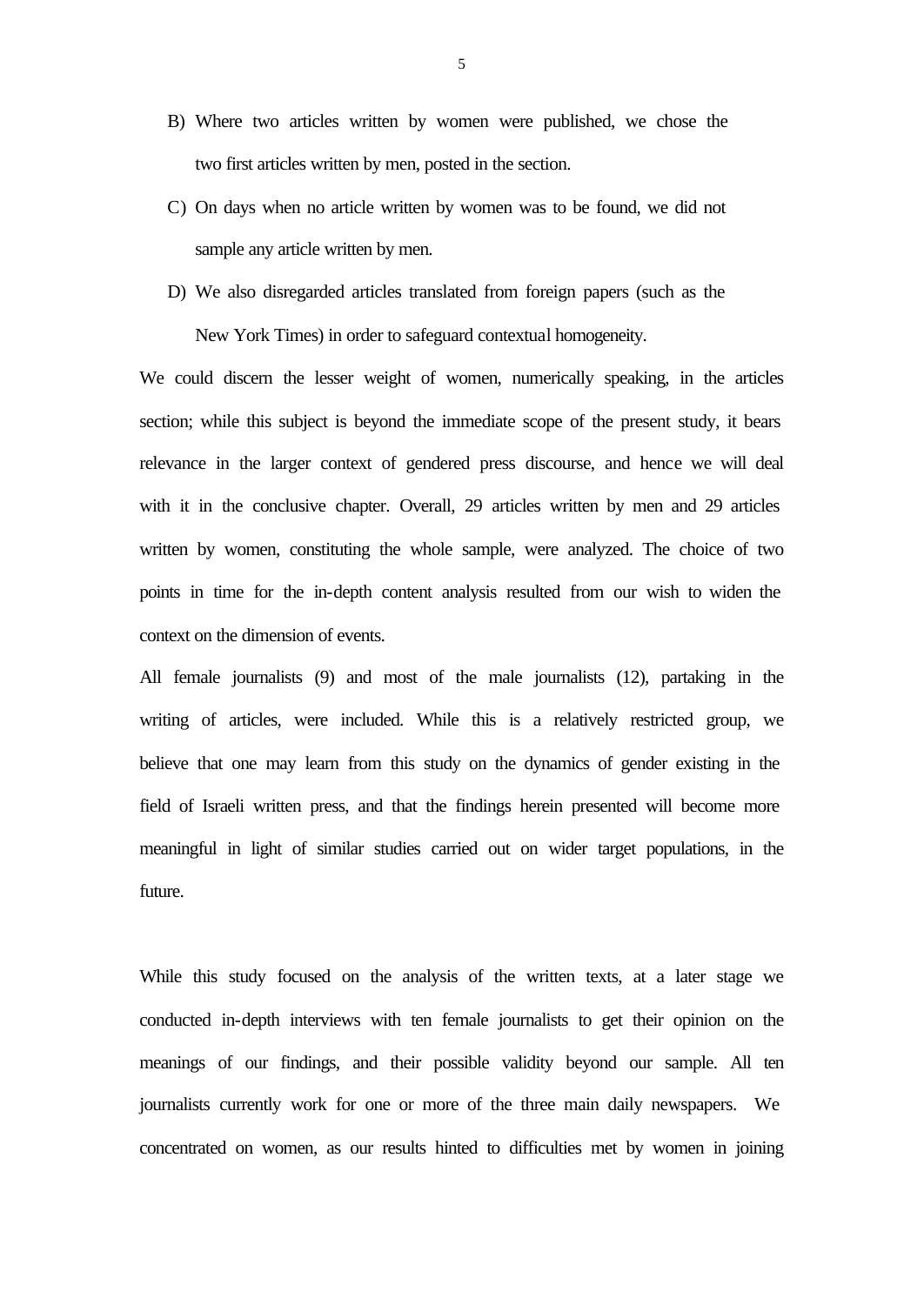professional fields still dominated by men, similarly to results of feminist studies we discuss in later sections.

### **The research process**

The main research levels constituted of three stages. First, we carried out an impressionistic reading of an even number of articles written by men and women, in the course of about two weeks before beginning to gather the corpus on which this article is based. Impressionistic reading aimed to locate patterns of linguistic techniques, to be applied as criteria for the analysis of the articles later included in the corpus. In this process the writers' gender was purposefully overlooked. This kind of impressionistic analysis is found, for example, in a study of Shapira and Herzog (1984), in which content analysis of "memory books" was carried out, according to criteria and subjects devised in the course of analysis.

Analyzing articles from the "Ha'aretz" we were able to spot a tendency of different journalists to exploit linguistic options in various ways, in a number of dimensions. In this manner, and still ignoring the specific journalists' gender, a general list of criteria was devised, to be used later for gender comparison. Such criteria stemmed from the reading of the articles sampled, and part of them could not be previously found in socio-linguistic literature dealing with gender. For instance, we noticed that some journalists described the specific setting in which an event took place (e.g. location, date, people who were present at the moment), while others expressed their opinion on the same event without providing any contextual background.

In the third step, we related to the writer's gender as to an independent variable and we examined the criteria determined in the previous steps as dependent variables. These criteria, clustered together, show two distinctive stylistic patterns, defined by us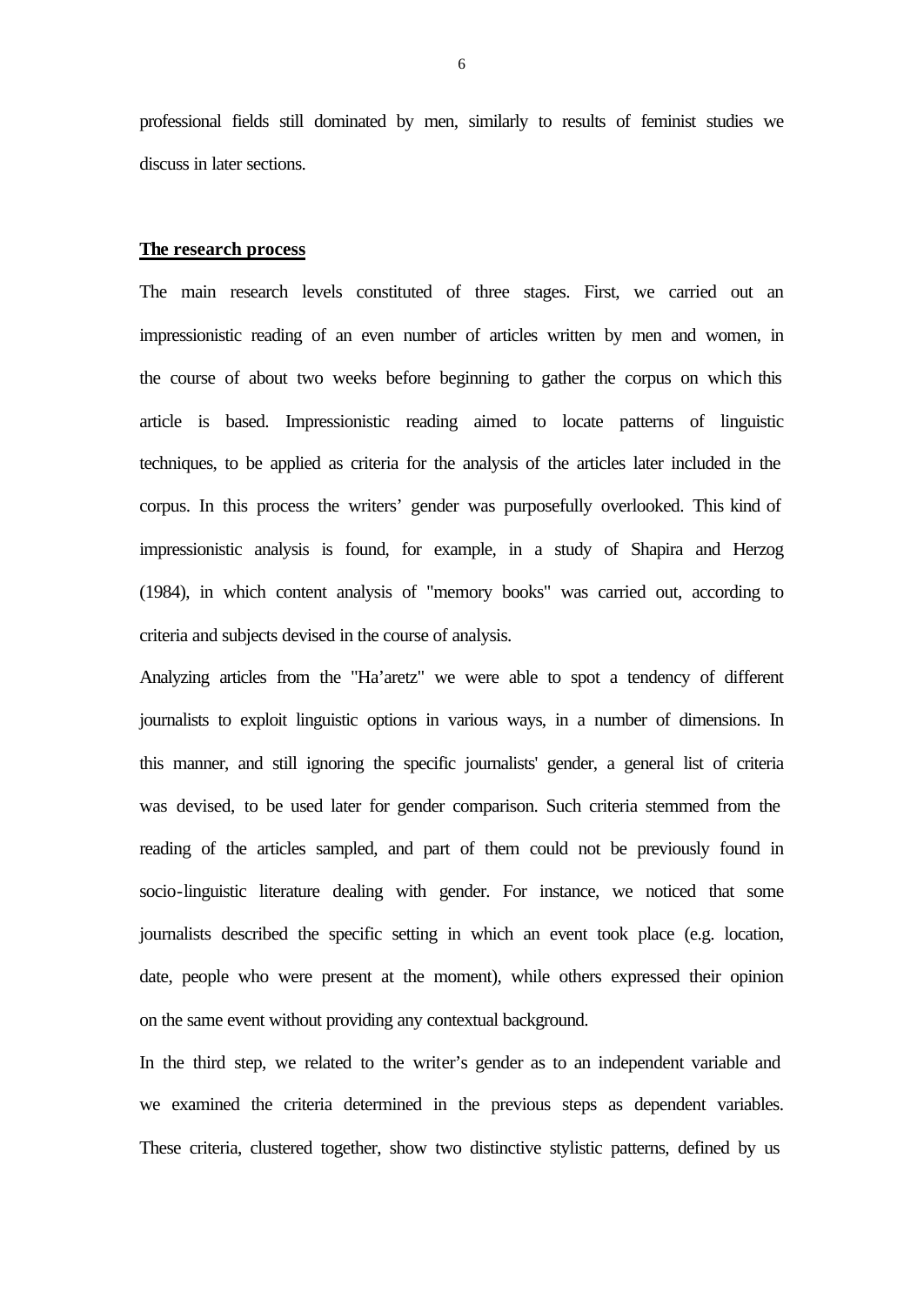as "gender rhetoric". In other words, we are presented with a gendered expression of the means and strategies employed by journalists in order to convincingly convey, express and describe the Israeli contemporary pattern of reality. The ways to do so are various, and will be discussed in the following sections.

## **Linguistic attractions**

We defined as "linguistic attractions" the stylistic tactics by which journalists try to elicit the readers' attention. In most cases, one may discern stylistic differences between male and female journalists already from the opening paragraph of the article. Male journalists make use of rhetorical tricks designed to catch the reader's attention in a sensational manner. This tendency to "sensationalism" characterizes male journalists' writing, a finding consistent to a study on political speeches (Landau 1998) showing that men speakers elicit attention by sensational statements. The following opening paragraph, extracted from an article dealing with the trial of Arieh Deri, a former minister convicted of bribe, provides the reader with a striking example of the male journalists' tendency to begin articles by sensationally presenting their opinion:

*"He is not a martyr. He is neither Nelson Mandela nor Dreyfuss. He is not an Israeli hero and has not died for a sacred cause. He is not a freedom fighter and has done nothing to justify his glorification. Arieh Deri is merely a convicted delinquent guilty of accepting bribery and obtaining money by fraud in aggravating circumstances (Male journalist 18/7/00 - quotation no.1).*

However, linguistic attractions in the opening of articles are present also with women, though in a less salient way. Female journalists tend to begin their articles with the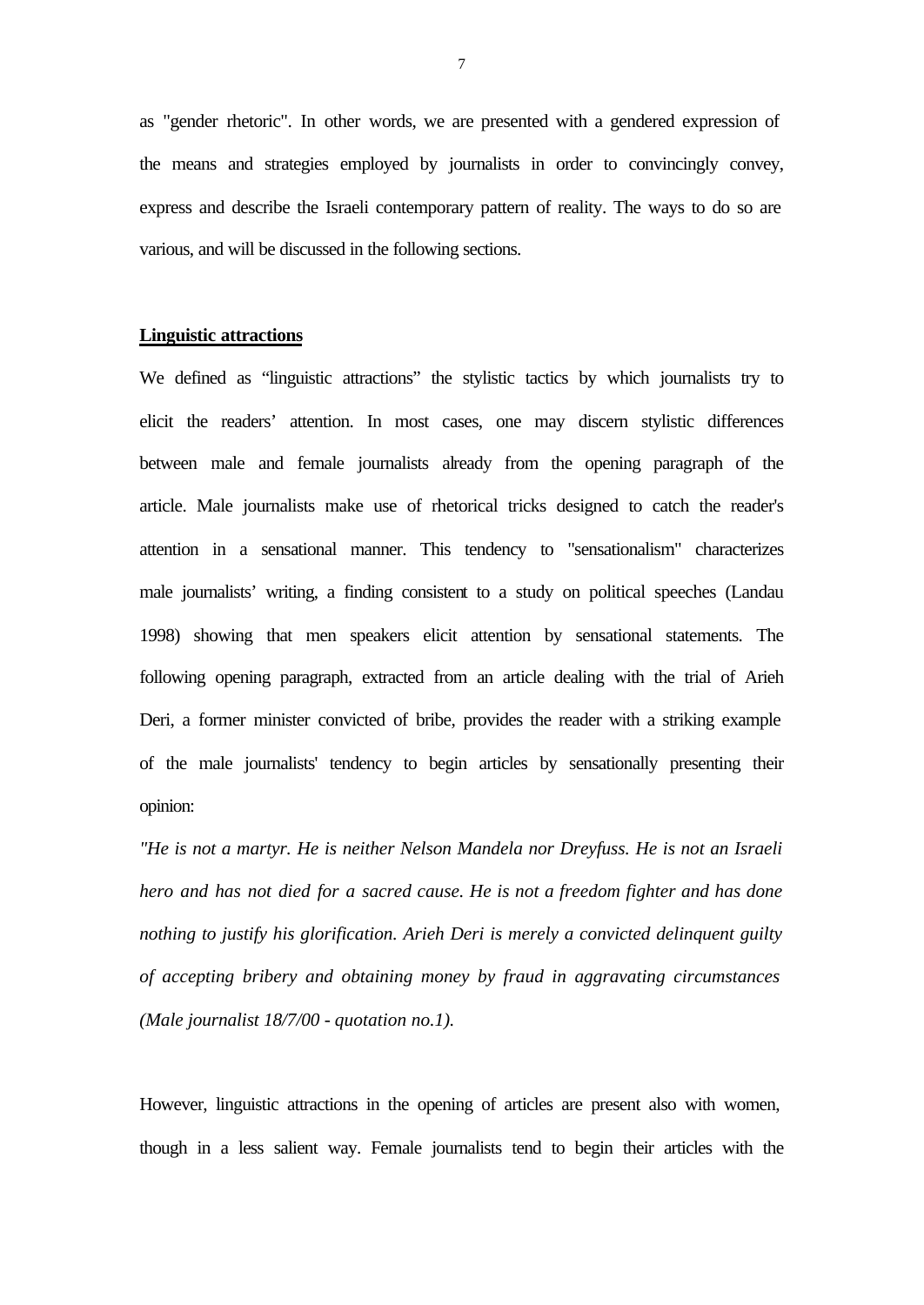presentation of facts, providing background and context in a "theatrical" manner, in the process of providing information about the "setting" of the "play". Thus, they supply a dramatic background, based on the presentation of supposedly verifiable facts, to lead the reader toward the definition of the situation that they wish to present. This tendency is apparent in the following opening paragraph, dealing with the same issue as the previous example, and in the same day:

*"A comment made by the judges of the Supreme Court while relating to the verdict on Deri's appeal, slightly rips the curtain from of the most successful political trick of the last decade: The attempt to turn Deri into a martyr of the legal system, the public prosecutor and the police." (Female journalist 18/7/00 – quotation no. 2).*

In contrast with women's presentation of facts, men present opinions already at the opening of their articles, even previously to the providing of any hint as to their subjects. They often obtain a sensational effect by using figurative language, analogies, and sarcasm. The opening paragraph of an article dealing with the possible return of Benjamin Netanyahu to the political scene provides an example of male journalists' sensationalist style, obtained by use of figurative language and analogies borrowed from other worlds:

*"It sometimes happens on women summer fashion tracks. Outfits long donated to charity organizations suddenly return as a new product and none dares to object that rags remain rags. The same phenomenon repeats itself these days on the political fashion track", (Male journalist 20/6/00 – quotation no. 3).*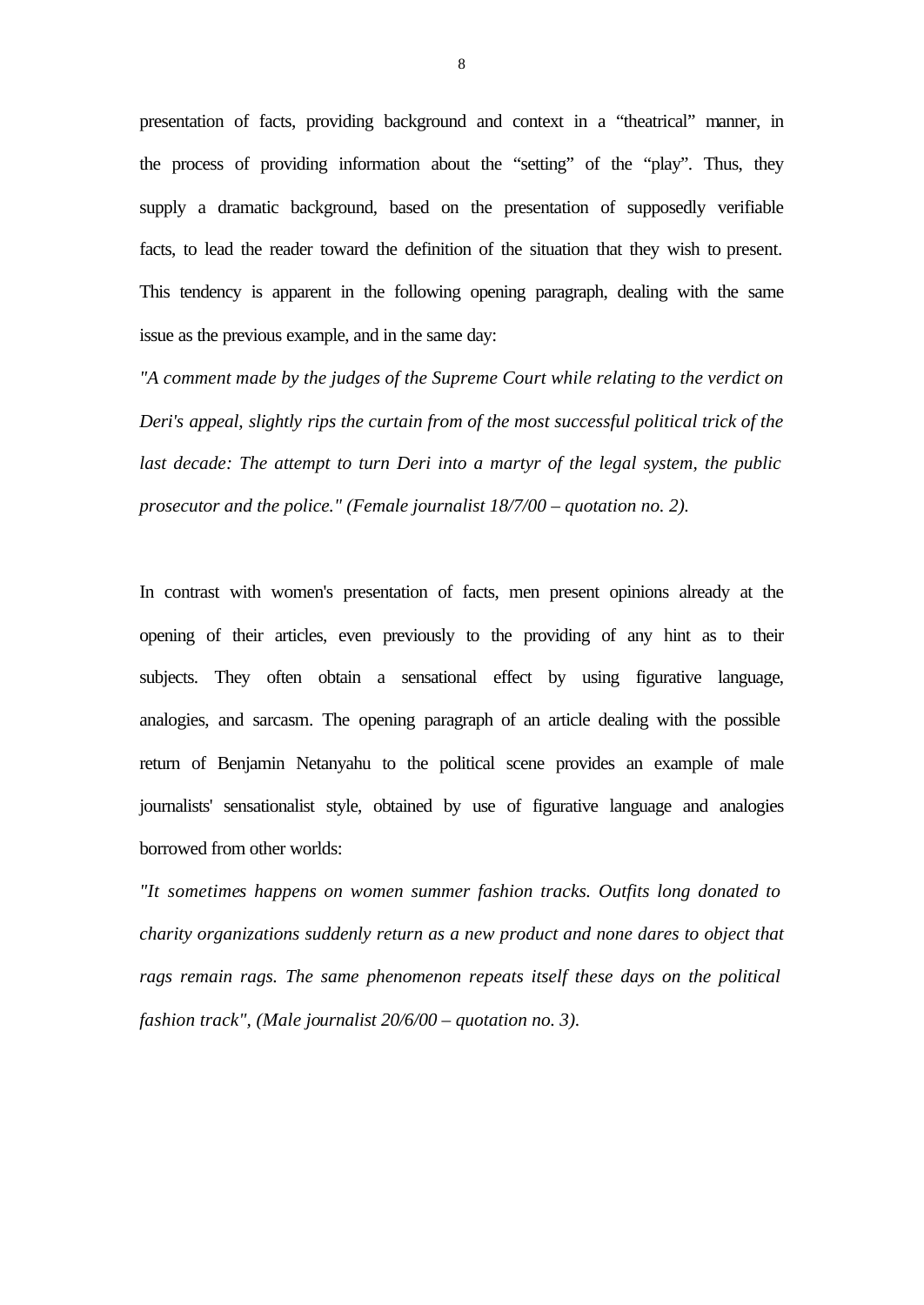In contrast with the male tendency to begin by offering opinions, the aforementioned women's tendency to provide facts at the opening of articles, is coupled with clarity about the article's subject, as in the following example:

*"Ehud Barak started his election campaign last week in the house of the citizen Benyamin Becher, in Jerusalem…." (Female journalist 28/12/00 – quotation no. 13).*

Much less clarity is found in articles written by men, who often "play" with figurative language, sarcastic metaphors, and rhetorical questions, in a way that not always clarifies what the article is about, as in the opening of an article discussing the attempt of the then Prime Minister, Barak, to preserve the "direct election" system:

*"As in commercials about the treatment of impotence, the question Barak is asked is: "Do you take care of the most important issue?..." (Male journalist 25/6/00 – quotation no.4).*

A given answer may follow a rhetorical question, as in the opening of an article on relations between nations:

*"It is about time to turn to the 'last great nation' the Ed Cutch's question: 'How am I doing'? And the answer will be "ok, but not great'…" (Male journalist 25/6/00/ - quotation no. 5).*

Differently from male journalists who make frequent use of rhetorical questions, female journalists tend to use authentic questions, later followed by a discussion, as in the opening of the following article:

*"The arrest of the media tycoon Vladimir Gusinsky has re-awaken fears about attempts to limit the freedom of speech – whether it was carried out by order of the*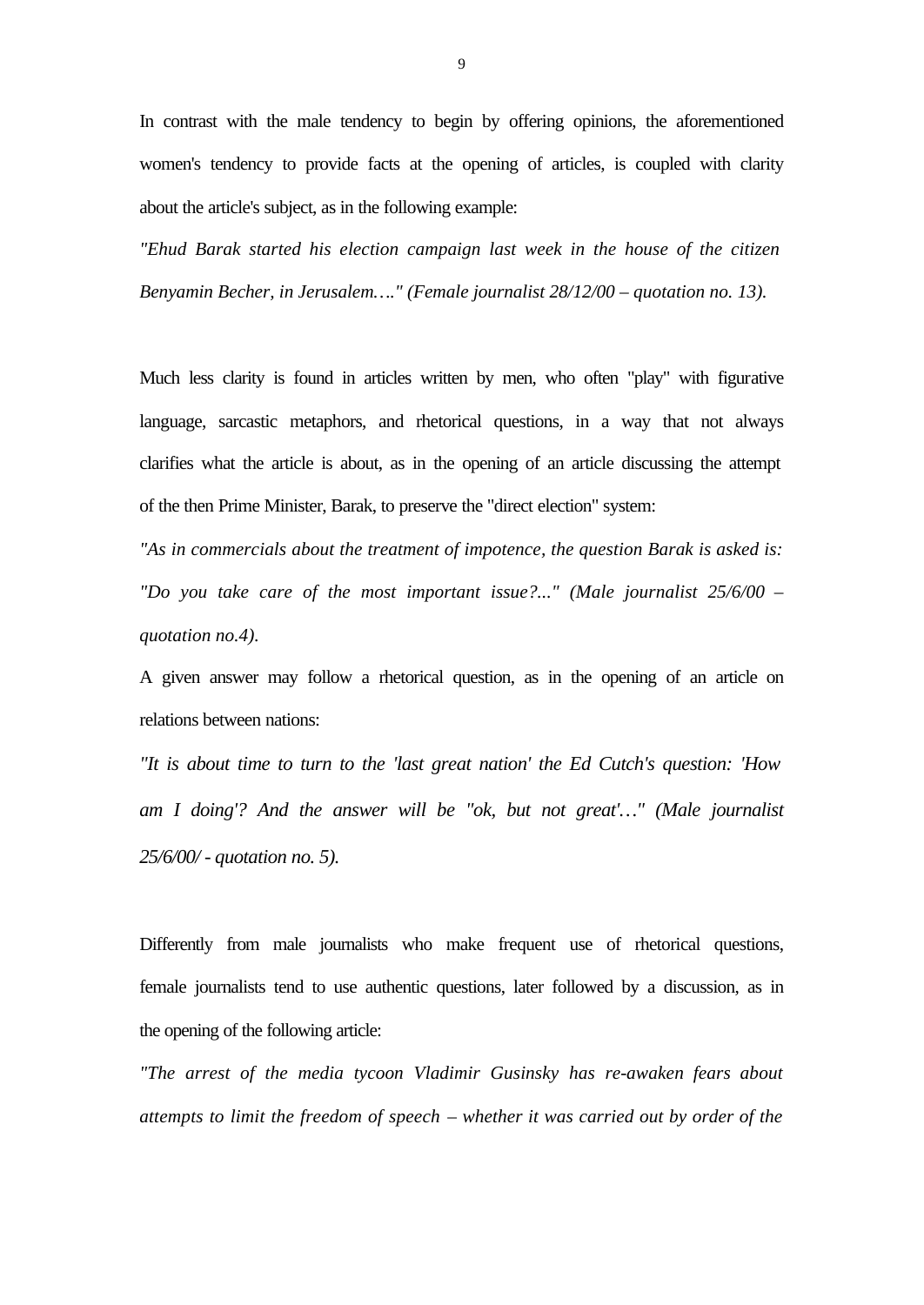*president, Vladimir Putin, or not . Are those fears justified, and what does Gusinsky's arrest actually signify?..." (Female journalist 18/6/00- quotation no.14)*

One can discern, among male journalists, elaboration on rhetorical questions, while displaying emotional intensity and moral judgment to demonstrate their opinion on an issue; all of that, already at the beginning of the article, by means of a number of short sentences. Metaphors taken from the familial world and the presentation of rhetorical questions, even without question marks, stand out in the next example:

*"Our heart reaches out to the children of settlements. Which nightmares may pass in the mind of a toddler hearing from his mother that he is soon to be banished from his home? What may a little six years old kid understand from the "big" words written on the sign her father stuck in her little hand: "brothers are not to be abandoned"? If the peace agreement will indeed oblige Israel to abandon settlements and pass them to the Palestinian ruling, those kids will live in the knowledge that their big brother their own state – abandoned them to their destiny. Hearing the parents of those kids makes you wish to be an only child…." (Male journalist 28/06/00 – quotation no. 6).*

Female journalists provide less flamboyant reports, based on a less openly emotional language, which nonetheless is apt to elicit emotional reactions in the readers, precisely because it conveys the message of a strictly realistic report, as in the following example:

*"People – older, youngsters, women, children, healthy and sick – climb on the soil hills, descend down the hill, cross a field, cross road no. 60 (the tunnel* road), a highway, with the relative allowed speed, reach safely the edges of the *road, pass a jeep of the borders surveillance, even when its soldiers shoot for*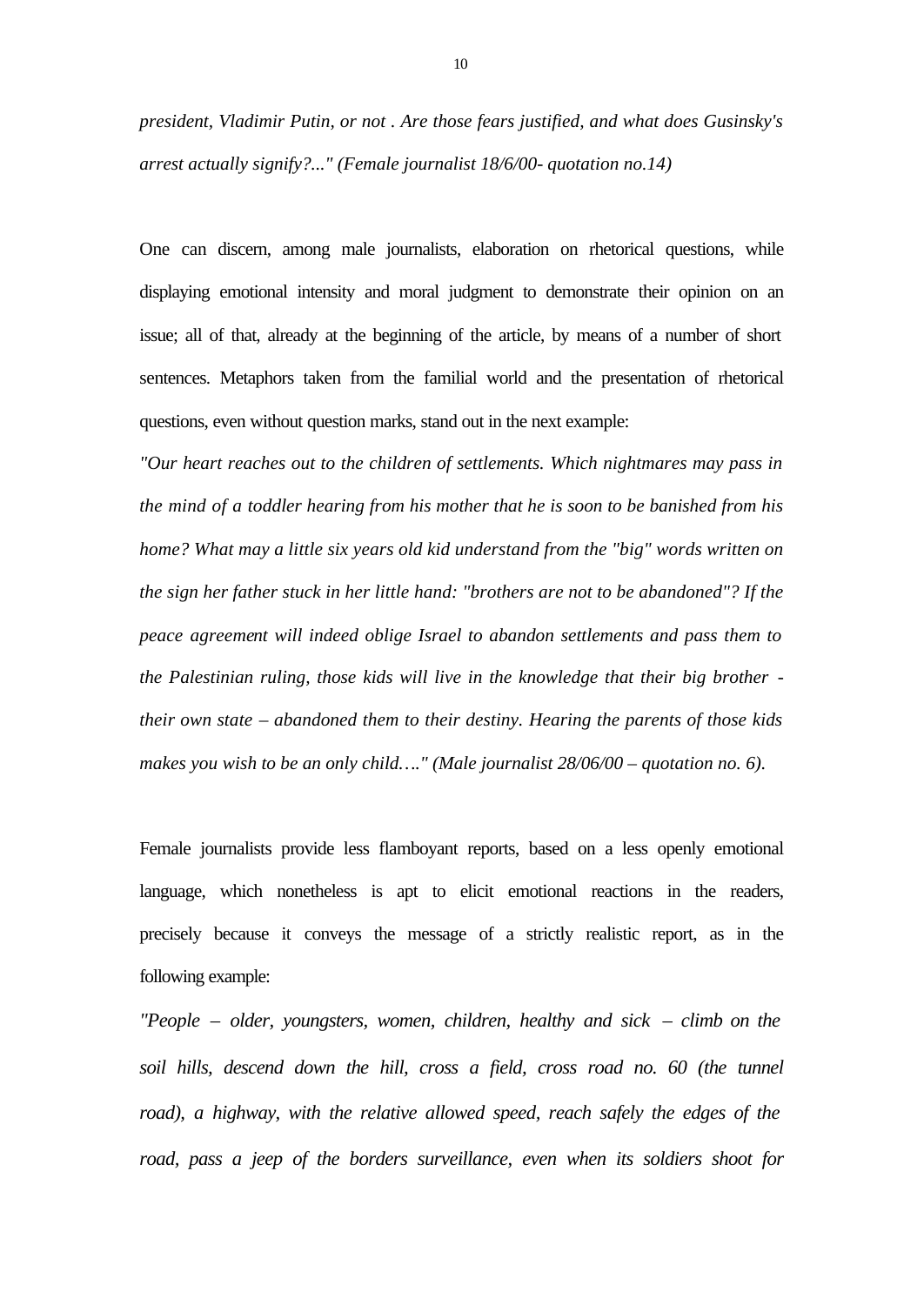*unclear reasons, climb a soil hill blocking the entrance to El-Hadar, shake away dirt and stones from their shoes insides and get into a taxi headed to Betlehem" (Female journalist 20/12/00 – quotation no. 7).*

Cynicism, sarcasm and the clear taking of stands characterize more male journalists' articles. The following is an example of expression of opinions along with a cynical rhetorical question:

*"Times of crises, even if a temporary solution may be found, arise the retro political fashion. When the present is not good, the attraction to what used to be grows, as if the state of affairs in the government is exhausted, why not to give another change to those who have already failed?..." "…but the point now is not Netanyahu's ambition to start with a new slate. Why shouldn't he wish for the return of the comeback? Is the problem national consciousness?..." (Male journalist 18/6/00 – quotation no. 8).*

This cynical style is most common among male journalists. For example, in the opening of an article about the connection between peace arrangements proposals to the Palestinians and electoral immunity of eligible party's members, a male journalist writes:

*"If Shimon Peres decides to risk a sixth defeat, it won't be because of preoccupation about the destiny of peace. Although he is not a member of the restricted cabinet that shapes the government's positions, one can assume that the minister for local development knows a thing or two about the ongoing drama that is taking place these days in the prime minister's office. He also obviously knows that among his "protégées", Yossi Baylin and Amnon Lipkin-Shahak didn't suddenly fall in love with Ehud Barak". (Male journalist 20/12/00 – quotation no.9).*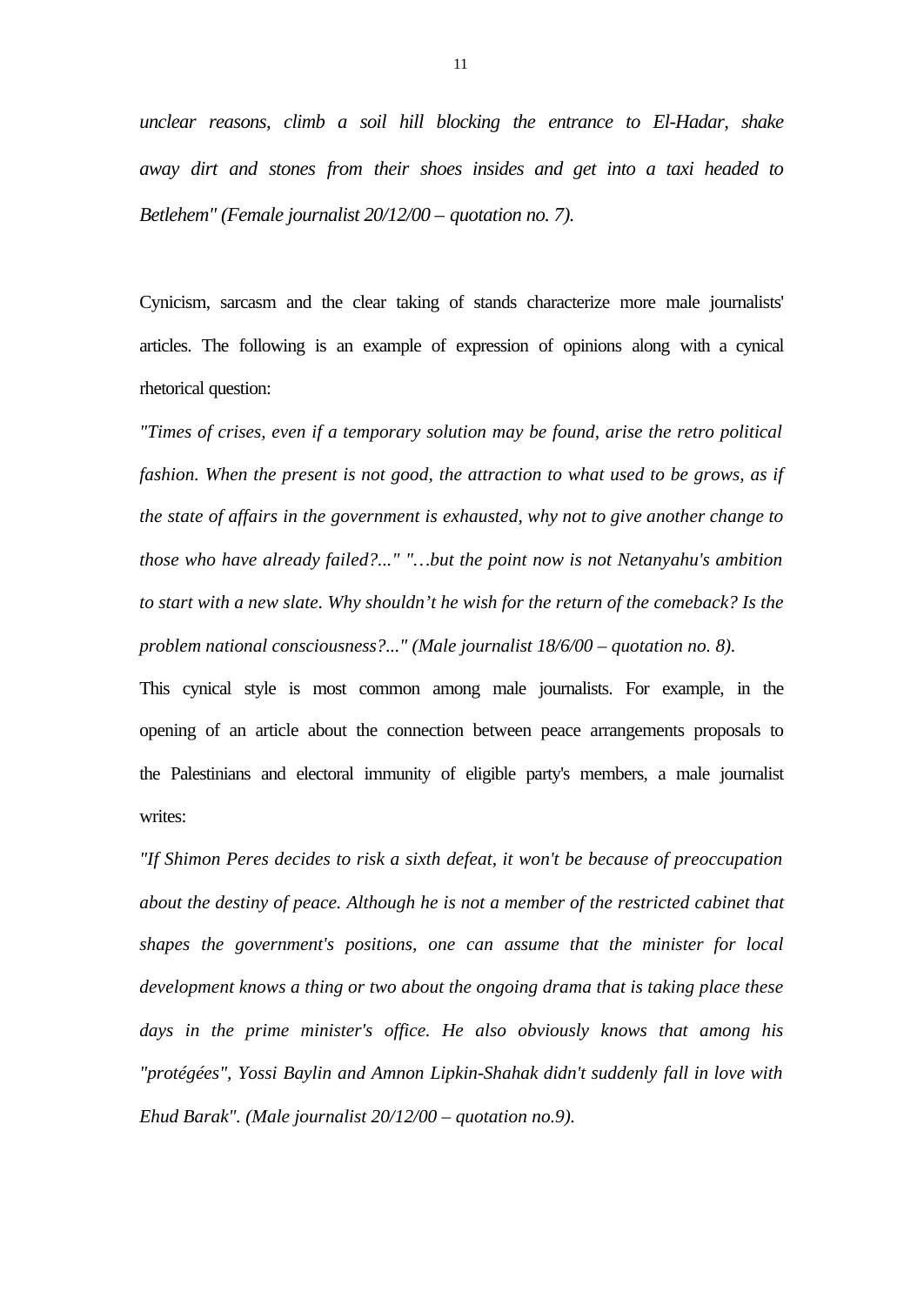An additional linguistic attraction used by male journalists is the dramatic addressing to the characters depicted in the article. The next example uses a dialogue typical in epistolary correspondence, while presenting a letter allegedly sent to the prime minister at the time, Ehud Barak, from his American counselor:

*"Upon receipt of your telegram, I immediately interrupted my vacation, honestly earned after arranging for Bush's victory, and I came to Israel right away. I examined the situation from all points of view, as per your request, and reached the following conclusions: ….Ehud, my dear (in English in the original text), I hope my words will not anger you. After all, you hired me to give you a professional evaluation of the situation, of your status and chances…." (Male journalist, 2/1/01. quotation no. 11).*

In contrast to the histrionic men's style of opening, women tend to begin their articles with a practical tone, reporting indisputable facts, and without openly taking a stand. There is only "dry" information in the following opening:

*"The minister Eli Ishai was asked, two weeks ago, in the course of a private meeting, if he requests Ehud Barak to fire Yossi Sarid and to appoint a new minister of education…" (Female journalist 25/6/00 – quotation no.12).*

# **Female journalists' "sticking to facts"**

As showed, female journalists do not usually take an open stand in the openings of their articles. Even when they do express opinions, factual arguments are added on top of those, to support any statement. In the next sampled opening, for example, the female journalist uses an analogy to a state of chaos and immediately backs up her description of the situation by presenting facts: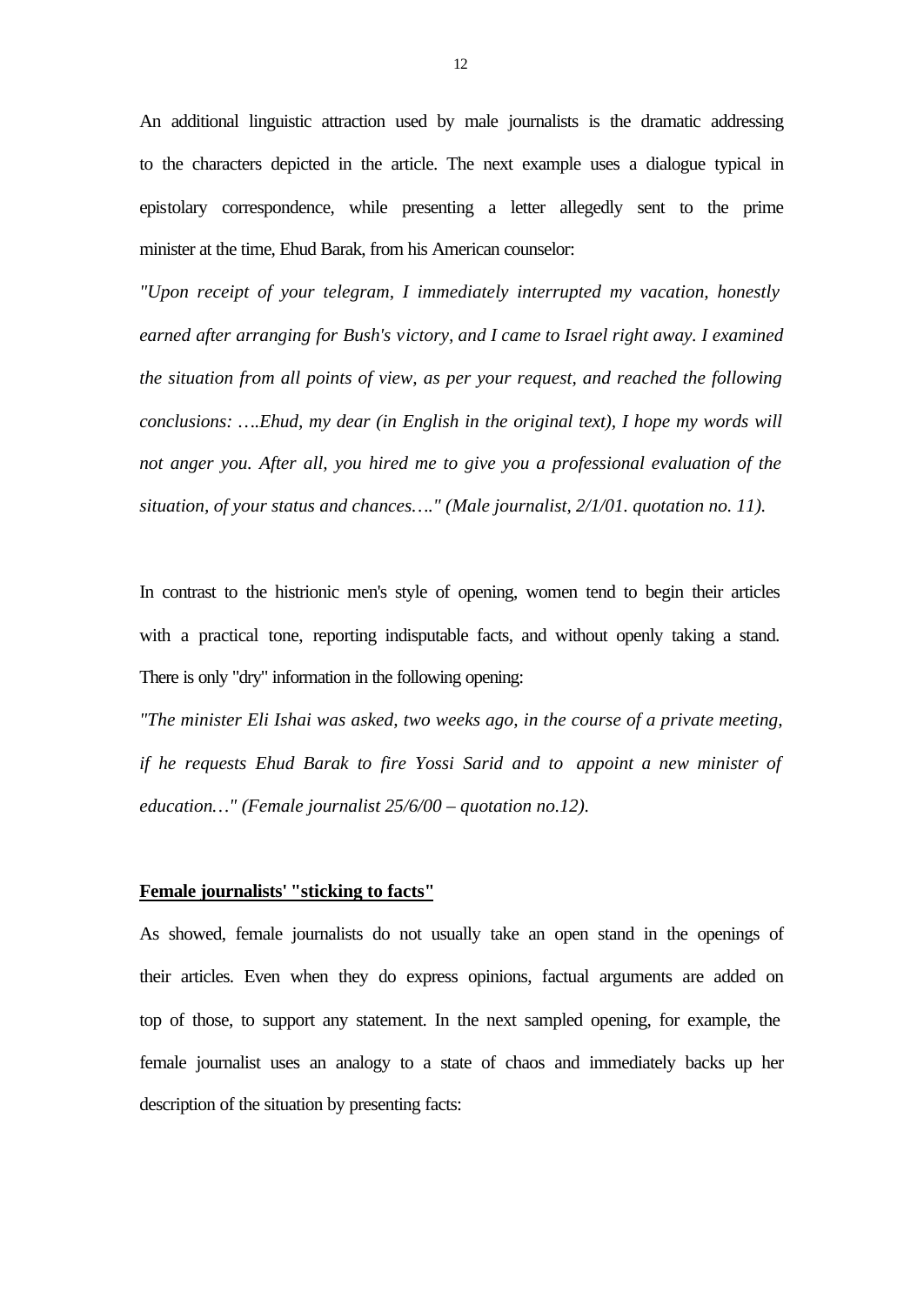*"In the midst of the atmosphere of chaos in the Knesset, last week, while the majority voted in favor of early elections – a display of uncommon unity suddenly occurred. Sylvan Shalom, Limor Livnat, Benny Alon and Avigdor Lieberman joined Benyamin Ben Eliezer and Uzi Baram, while Avshalom Vilen from "Meretz" and Yosef Lapid from "Shinui" voted together with Nissim and Yair Peretz from "Shas"…" (Female journalist 20/6/00 – quotation no.15).*

Women journalists tend to base criticism and assessments on available facts. Still, they are sometimes extra careful by presenting, already in their opening, reservation as to information presented, as in the following example:

*"10% - that sounds little and a lot at the same time. Little, when the datum relates to the strip area the Palestinians are supposed to renounce, according to Israeli leakage of information, the measure of disinformation of which is still unclear." (Female journalist 28/6/0 – quotation no.16).*

Similarly to the opening of the articles, gender linguistic differences are expressed also in their closure. Personal and judgmental tone and less formal language characterize the closure of male journalists' articles. See the closure of the article on Deri's trial:

*"For Shas' benefit, for the benefit of us all, it is best if after his release he will be transferred to business – as he does understand money – and most important – let him get out of our face" (Male journalist 18/7/00- quotation no.17).*

In contrast, in the closure of the following article by a female journalist on the very same issue, one can notice the attempt to combine personal judgment with a statement about the importance of sticking to facts: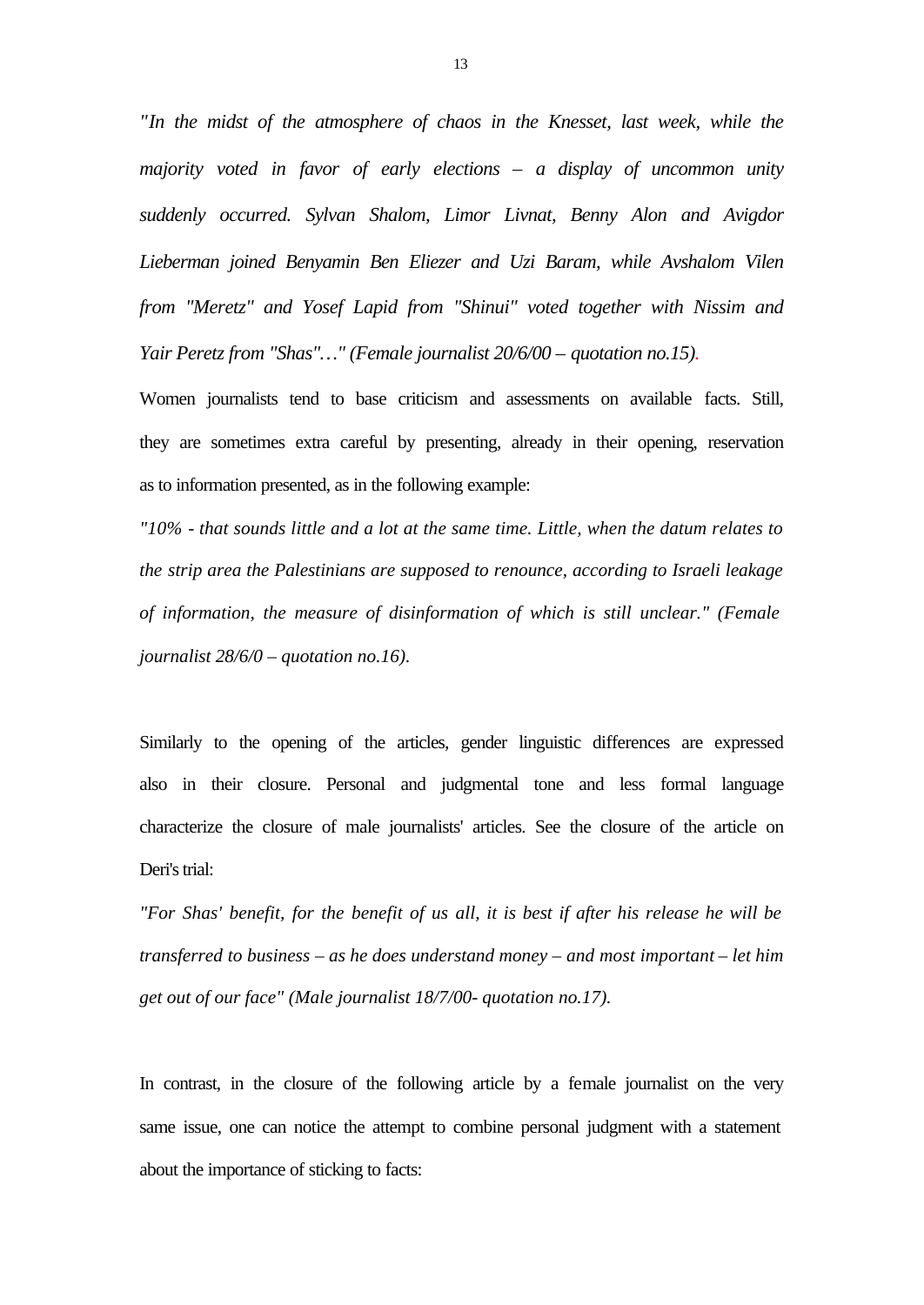*"In the battle to win public opinion – the facts in "Deri's affair" have been of secondary importance right from the start" (Female journalist 18/7/00 – quotation no.18).*

The analysis of articles, then, points to interesting stylistic differences between men and women journalists, already in their openings and closures. While we do not claim that the use of the strategies and linguistic devices above described is peculiar to one gender alone, we do wish to point put differences in the tendency to make use of them. The picture drawn by this analysis teaches about an interesting differentiation expressed, in the case of male journalist, by the tendency to use rhetorical tools such as sensational language, analogies, figurative language and metaphors. They tend to express clear-cut opinion in both the opening and closing paragraphs of their articles, and to do so, often, by means of sarcasm and rhetorical questions. Female journalists, as opposed to males, tend to emphasize the factual bases of their opinions and stress the need for reliability.

# **Looking up at authorities (Hanging on high trees)**

Further support to the above finding – namely - that female journalists, differently from male ones, avoid basing their articles on their opinions solely, may be found in their tendency to base their arguments on authoritative sources. Female journalists use to support their arguments on statistic data, scientific data, and professional authorities. This is an apparently trivial requirement of factual press; however, one should keep in mind, that male journalists often openly scorn experts, as in the article about the right of return of Palestinians: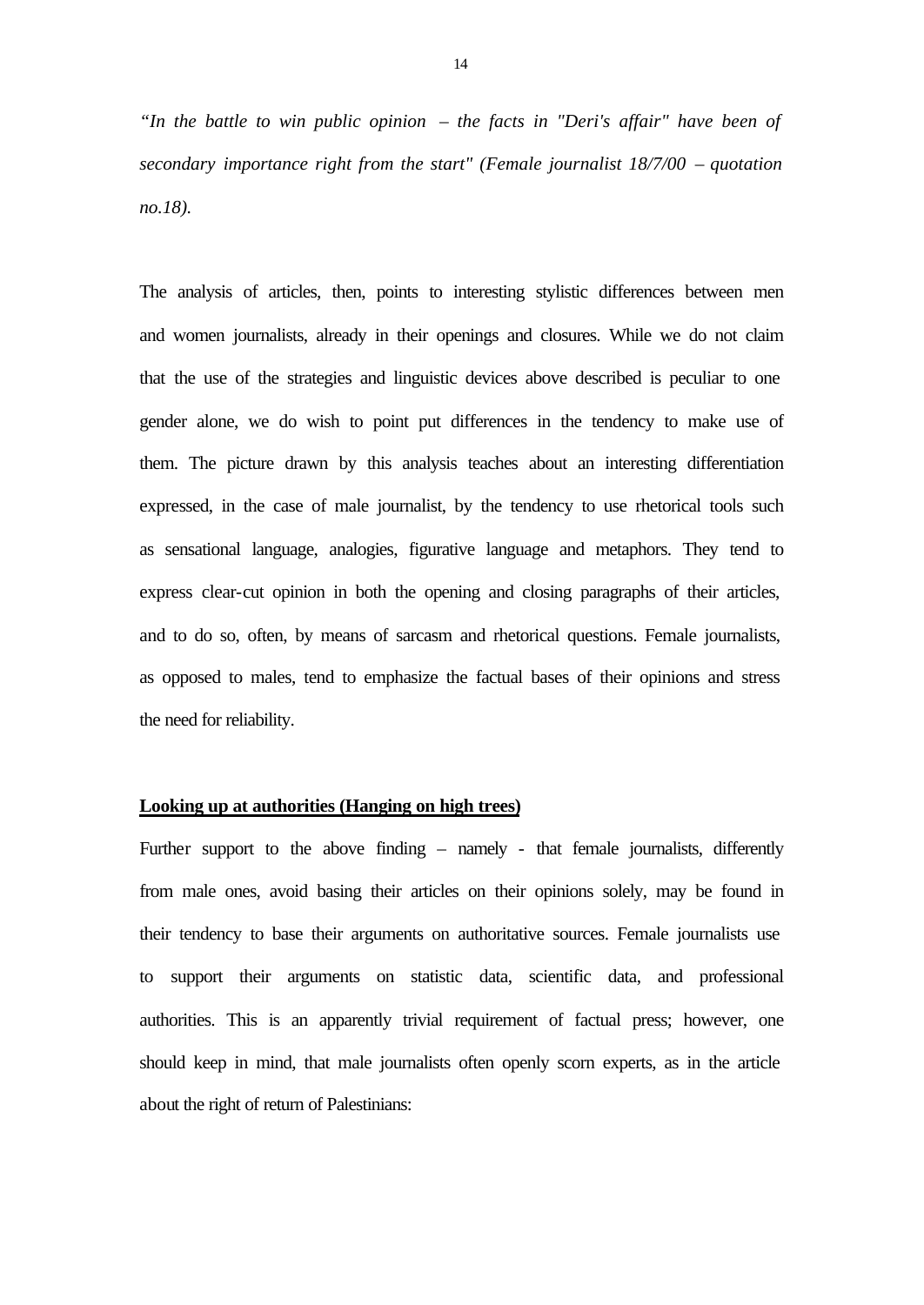*"With respect to experts – one should beware of Israeli "experts" who assure us, in their own name that the "right of return" problem is no problem at all. They base themselves on their own logics and not on that of Palestinians." (Male journalist 3/1/01/ - quotation no.19).*

Indeed male journalists show open despise and criticism related to external sources of authority, as in the following example:

*"Our experts, whose evaluations and prediction have been so mocked by Rabin and Peres, are alive and kicking and feeling well, thanks…".the article continues: "…for example, Eliakim Rubinstein on whom a new adaptation of a known comedy act by Uri Zohar was centered: "why is he jumping". This legal specialist, about whom Begin used to say "he is superior" chronically suffers of "lack of spine"…" and at the end of the article: "eventually: the only experts worthy of trust are precisely those who are mocked the most: the weather men. Believe them, when they predict an extremely hot electronic summer." (Male journalist, 4/7/00 –quotation no.10).*

As opposed to that, the following article, on the selling of state lots to kibbutzim and cooperative settlements, written by a female journalist, is loaded with statements based on experts' opinions.

*"It is possible that the reason those questions remain unanswered, for the time being, is the vagueness and the technicality of the subject. In his article in the last issue of "Theory and Criticism", Prof. Yehuda Shenhav calls for a widening of the discussion on lands to the cultural-political field. It is unacceptable, he writes, that the turning of land from mother land to soil for sale will remain only in the hands of interests owners, and no thorough discussion about it will be carried out in depth…" (Quotation no.20a).* She continues: *"Why isn't the leadership of the kibbutz movement*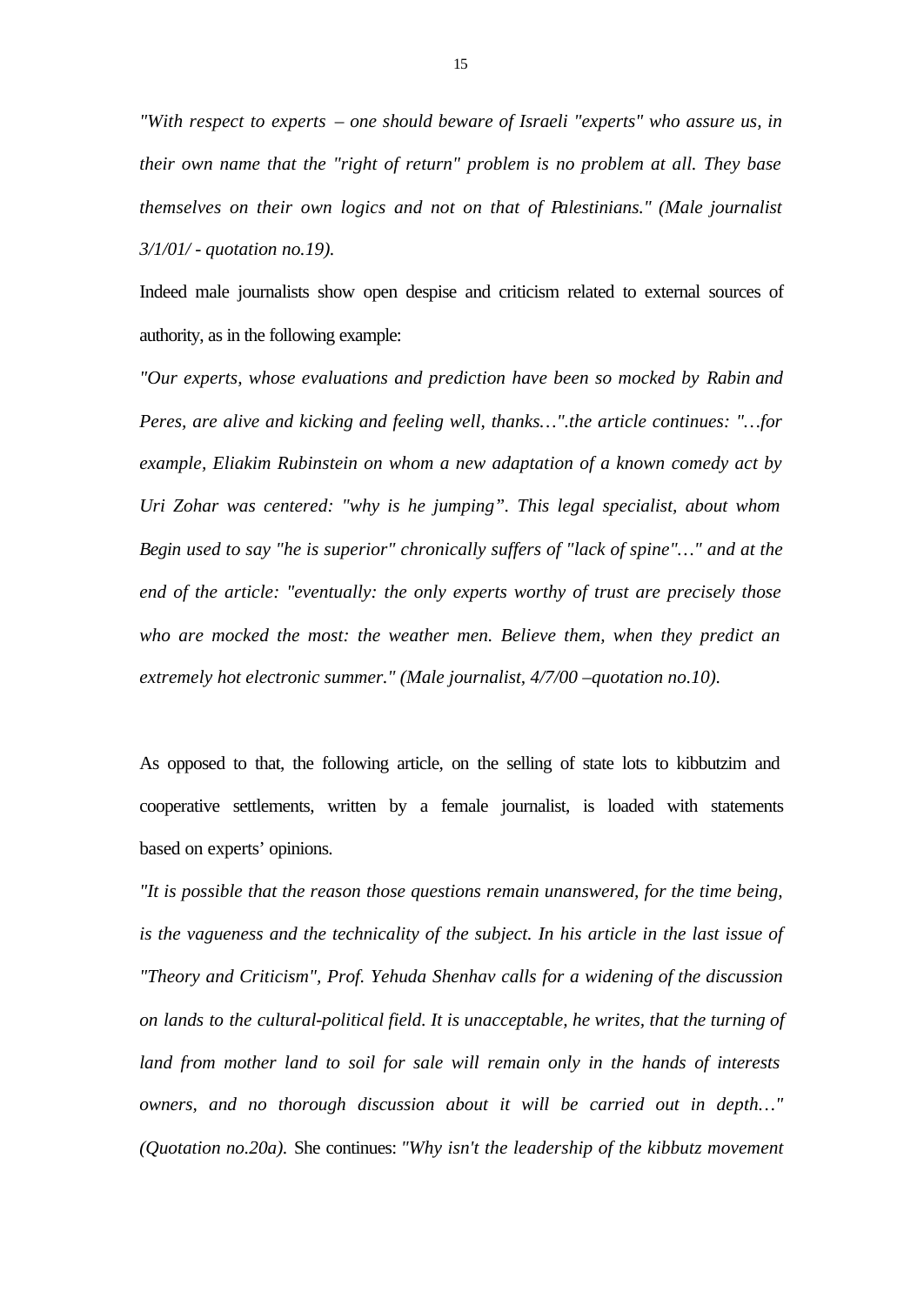*concerned, first of all, about the welfare of the members of the kibbutz as individuals? Why are members of kibbutzim, in the south and the north, about to receive, according to the oncoming settlement, less than members of kibbutzim from the center?*

*Prof. Oren Yafathal from the department of geography in Ben Gurion university believes that the coming year will be crucial to the future of lands, and will influence the aspect of the country in the next decades. Dr. Alexander (sandy) Keidar, from the legal department in Tel Aviv University believes that, if the move of "anchorage of*" *agricultures rights to the land" will succeed, "we may all become slaves of members of the working settlements and of real estate entrepreneurs tightly connected to them". Both Yafatchal and Keidar have been researching land administration in Israel , for years. "(Female journalist 20/6/00- quotation no.20b).*

A stress has to be put on the use made by the journalist of what we called "moderating expression means", already from the first word "it may be", and by the continuous basing on personalities from the "academic world", to the presentation of bibliographical data. "Moderating expressions" such as "may", "maybe", "it seems that", "apparently", are more common with female journalists, and they usually appear side by side with judgmental expressions. With male journalists, in contrast, "arguments strengthening words", such as "hence" and "clearly" are common.

As we said, female journalists tend to base their arguments also on numerical and statistic data – as in the following example, dealing with water shortage:

*"According to the data of "Be'tzelem", from the aquifer system of the mountain – the most obvious common source of water common to Israelis and Palestinians – 79% are assigned to Israeli citizens, 21% - to Palestinians…" (Female journalist 21/6/00 – quotation no.21).*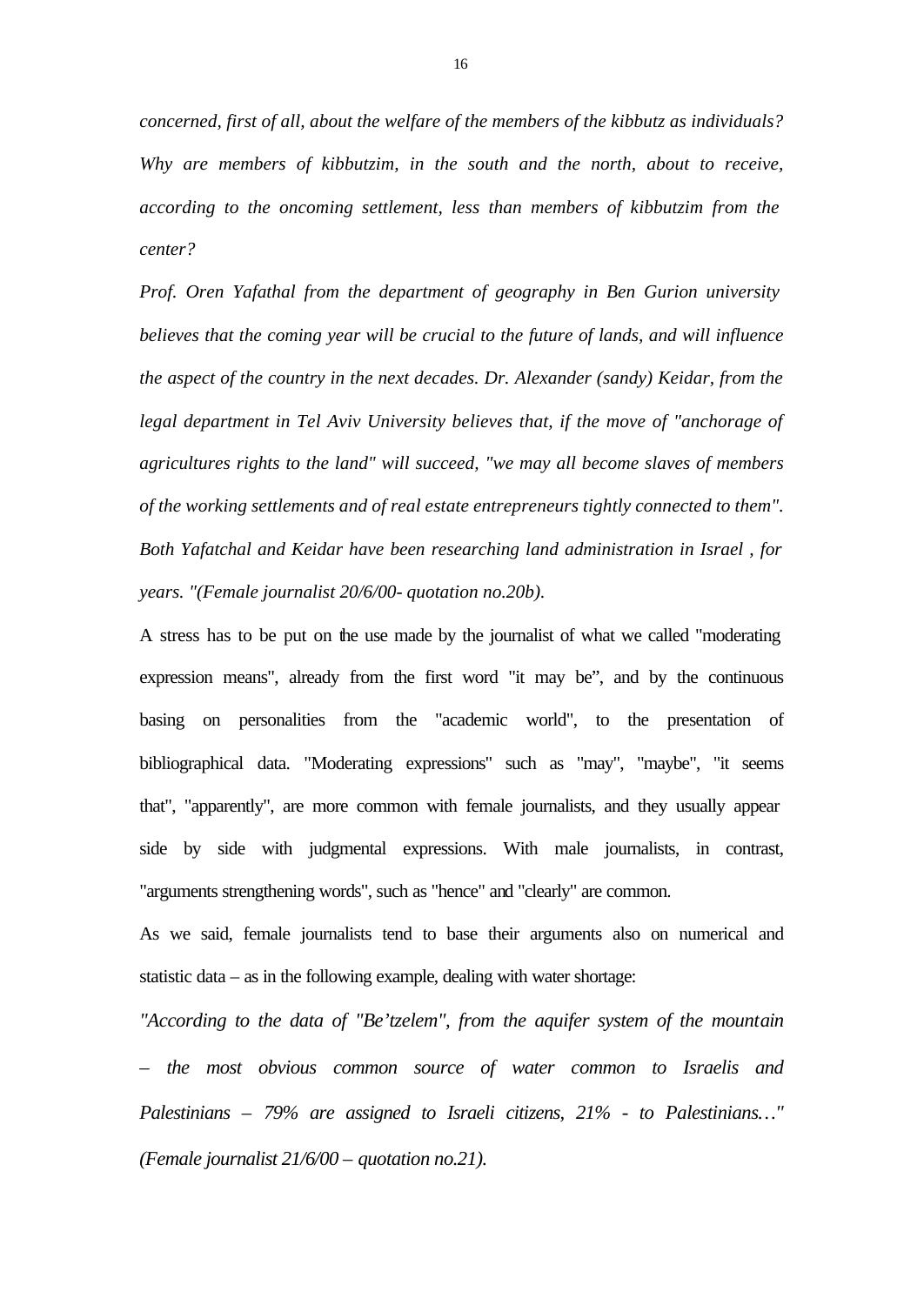In another example, one can see the peculiar and stressed presence of the moderating word "maybe" in the structure of the opening sentence, to mellow the emotional opening:

*"Unfortunately, maybe there is no other option than to join the opponents to the construction of an observation tower in the Talpiot neighborhood in east Jerusalem, by the governor's palace…" (Female journalist 7/12/00 – quotation no.22).*

In conclusion, women prefer to express opinions based on "solid grounds". However, when supported by indisputable data, they sometimes make use of "arguments' strengthening words" such as "definitely", as in the continuation of the above-cited article. After a dense presentation of data and sources of authority, the journalist ends the article by saying: *"…This is definitely Israel's responsibility." (Quotation no.23).*

## **Rhetorical and authentic questions**

Let us stress the use, made both by men and women, of questions as a mean of expression. However, men's rhetorical questions, commonly used, tend to express a clear-cut opinion, while women mostly use authentic or semi-rhetorical questions.

A man's article about the present position of Barak on the enrollment of Yeshiva students provides us with an example of a rhetorical and critical question:

*"…what a sophisticated language, what courage, what a terrific leader." And then:"…he was the one to refer to the members of the Knesset who voted against his law proposal for the enrollment of Yeshivot students 'a bunch of cynical manipulators'. What would he have said about himself today? What would the Barak of that time have to say about the cynical betrayal of his voters and of the values of*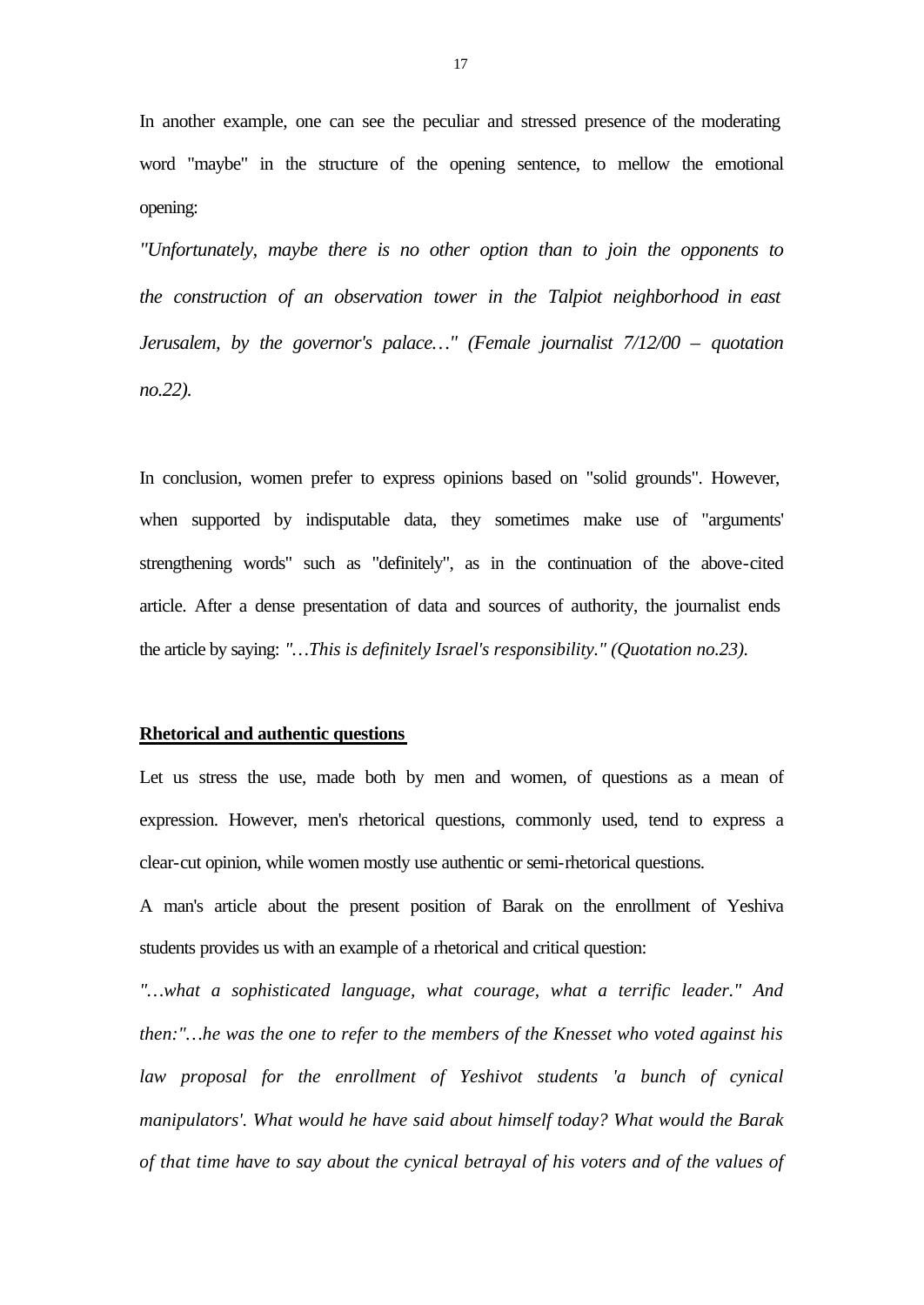*justice and equality? How would he have defined a law exempting part of the population from military service, hence causing the fatal split of the Israeli society between those who will continue to carry the burden of security, and from whose houses a military funeral may leave, and those who will continue to spend their times in Yeshivot, bursting in laughter at the thought of the bunch of the poor losers risking their lives for them?" (Male journalist 6/7/00 quotation no.24).*

Here is the use of a rhetorical question in an even more cynical example:

*"Here's a riddle. The lives of how many families out of the 420 thousand residents of the Gaza strip still dwelling in refugees camps - has improved due to substantial amounts of money received by the Palestinian authority donated from foreign countries, since the signing of the Oslo agreement in 1993? Answer: none". (Male journalist 3/1/01 – quotation no.25).*

Unlike the above-cited examples, female journalists generally avoid the "question style". However, when they use questions, they tend to make use of real or semirhetorical ones. An example of the female journalists' style is found in the following use of semi-rhetorical questions embedding also real questions, whose answers are relatively hard to predict:

*"Will Israel leave the settlements, constituting the 10%, with no military protection? Will the Israeli government indeed cynically abandon a group of families in the boundaries of the Palestinian land? This is hard to believe. But let us assume this will be done with small and isolated settlements, for example Ganim, Kadim or Izhar. What with Psagot, adjacent to El-Bira (and built on its lands)? And Beit-El, Ofra and Tecoa? It is hard to believe no constant military surveillance won't be placed around them…" (Female journalist 28/6/00 – quotation no.26).*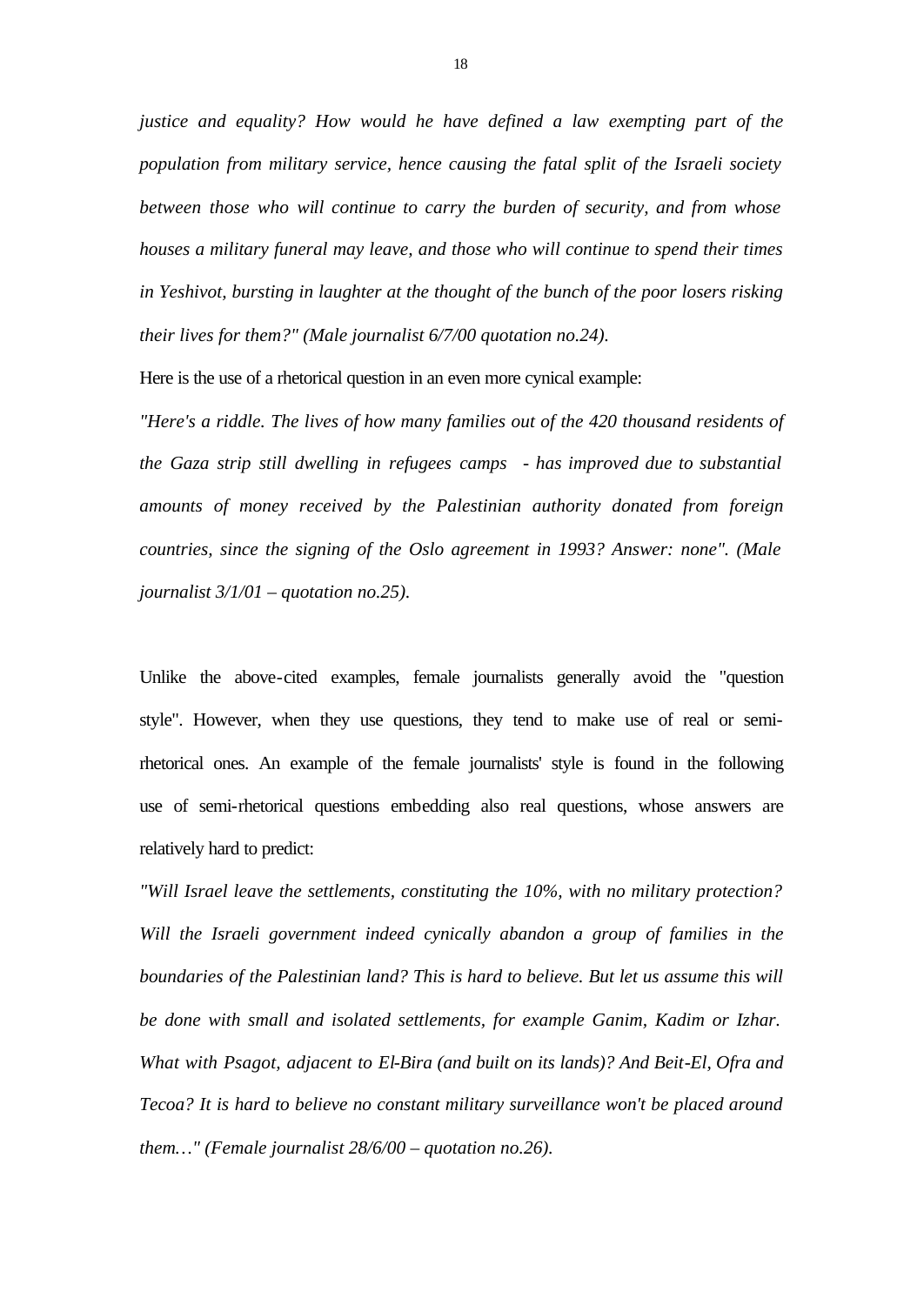Similarly, in quotation no.20b, one can see the use of authentic and semi-rhetorical questions, adjacent to answers backed up by academic sources of authority.

#### **Judgments and emotional intensity**

While male journalists tend to make extensive use of value judgment and to attribute intention, at times malicious, to those they criticize, female journalists express a more subtle criticism, and present personal motives and/or personal gains of the personalities they criticize with less dogmatism. This difference is apparent in the criticism brought forward in the next two examples, the first by a male journalist and the second by a female journalist, published on the same day and dealing with the same subject:

*"Barak is in love with the new system not because it is a good one, but because he gathers it is the only one to guarantee his election. This may be a legitimate attitude, coming from a politician, but it should be presented as it is, and not wrapped in beautiful arguments. The motive is completely selfish. It is as if Barak said: if it is about me – the hell with the country." (Male journalist 25/6/00 – quotation no.27).*

*"The roots of this missed opportunity are in the Barak's suspicious and rigid attitude which caused him not to read the political map in Israel as a system of codes stemming from complex social constructions, and preferred to view it as a display of forces in a war game…" (Female journalist 25/6/00 – quotation no.28).*

The tendency to be dogmatic and to make harsh value judgment turns men's articles into more emotionally intense in comparison to women's articles. While professional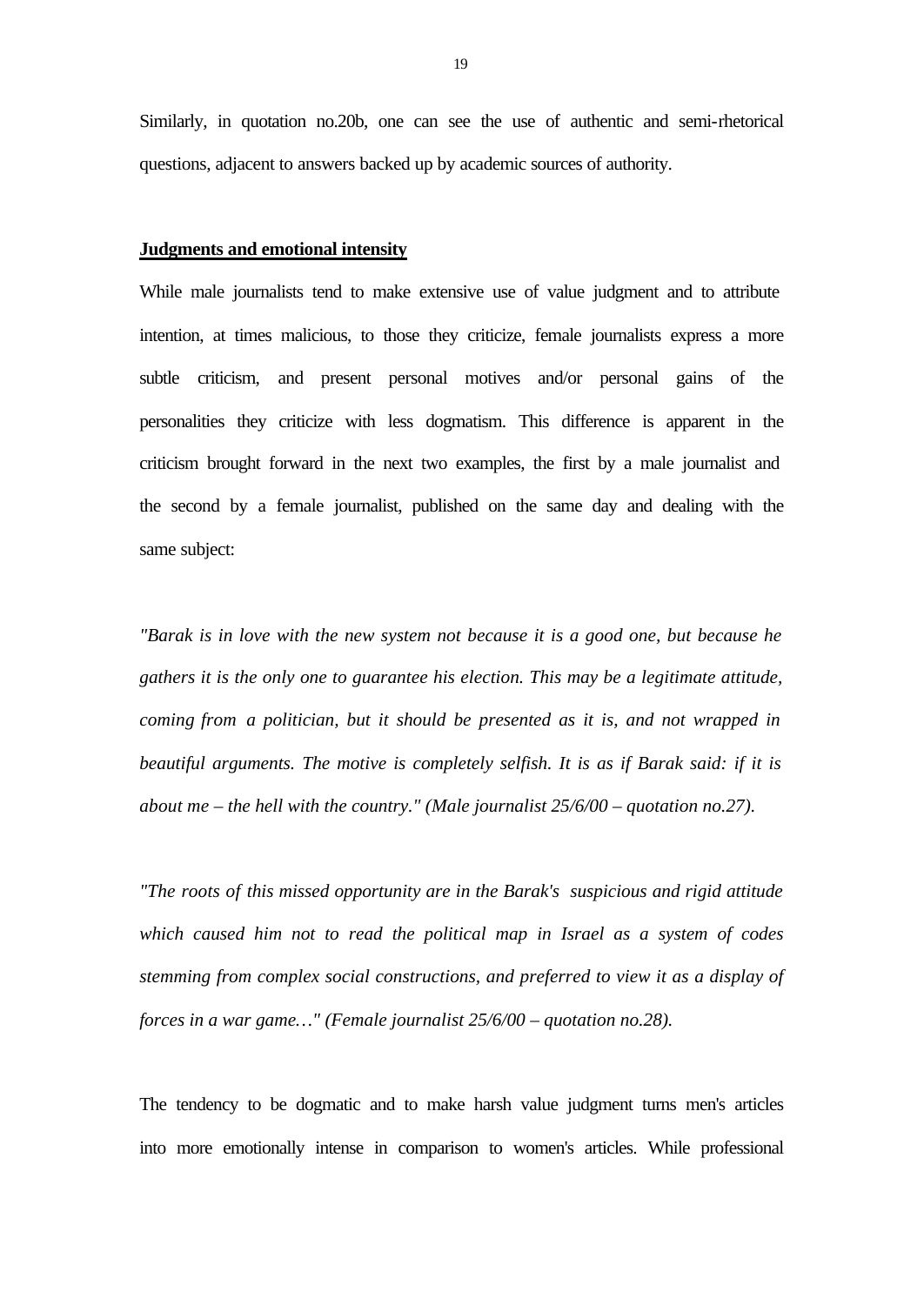literature usually grasps emotional display as one of the main characteristic of feminine language, our research brings about a surprising finding. Male language openly strives to awake emotions in the reader, while female language, although displaying some emotions can be viewed as relatively colder and dryer compared to that of men.

This can be seen in quotation no.6, cited before, in which the male journalist uses emotionally affecting techniques, aiding himself with expressions such as "our heart reaches out …", "...nightmares..", and by stressing the impotence of little children "..the sign her father stuck in her little hand….", "…toddler…" Use is made of symbolism emotionally connected to roles in the frame of the family: mother, father, kid, and brothers. The emotional tone of male journalists is accompanied, at times, by the introduction of personal elements, as follows:

*"My late father left in his will his wish not to be buried along with his ancestors in the Spanish "El-Burak" on the mountain of olives, but to be buried on the Rest Mountain." I do not believe you will have the strength to hold on to Olive Mountain and ensure free access to it" he said. (Male journalist, 28/12/00 – quotation no.29.*

The more moderate motional style of a female journalist is apparent in quotation no.23, where emotional expressions are accompanied by a supply of data and the pointing put of possible consequences. Such data turn mostly to logics, as a moderating emotional element, as in the following example from a female journalist's article about water crisis in Israel:

*"..the Israeli principle of assignment of water in this county is that each Palestinian should do with a third to a quarter of the amount allotted to an Israeli. Enforcing water regime in Israel means that people will not wash their cars and will give up*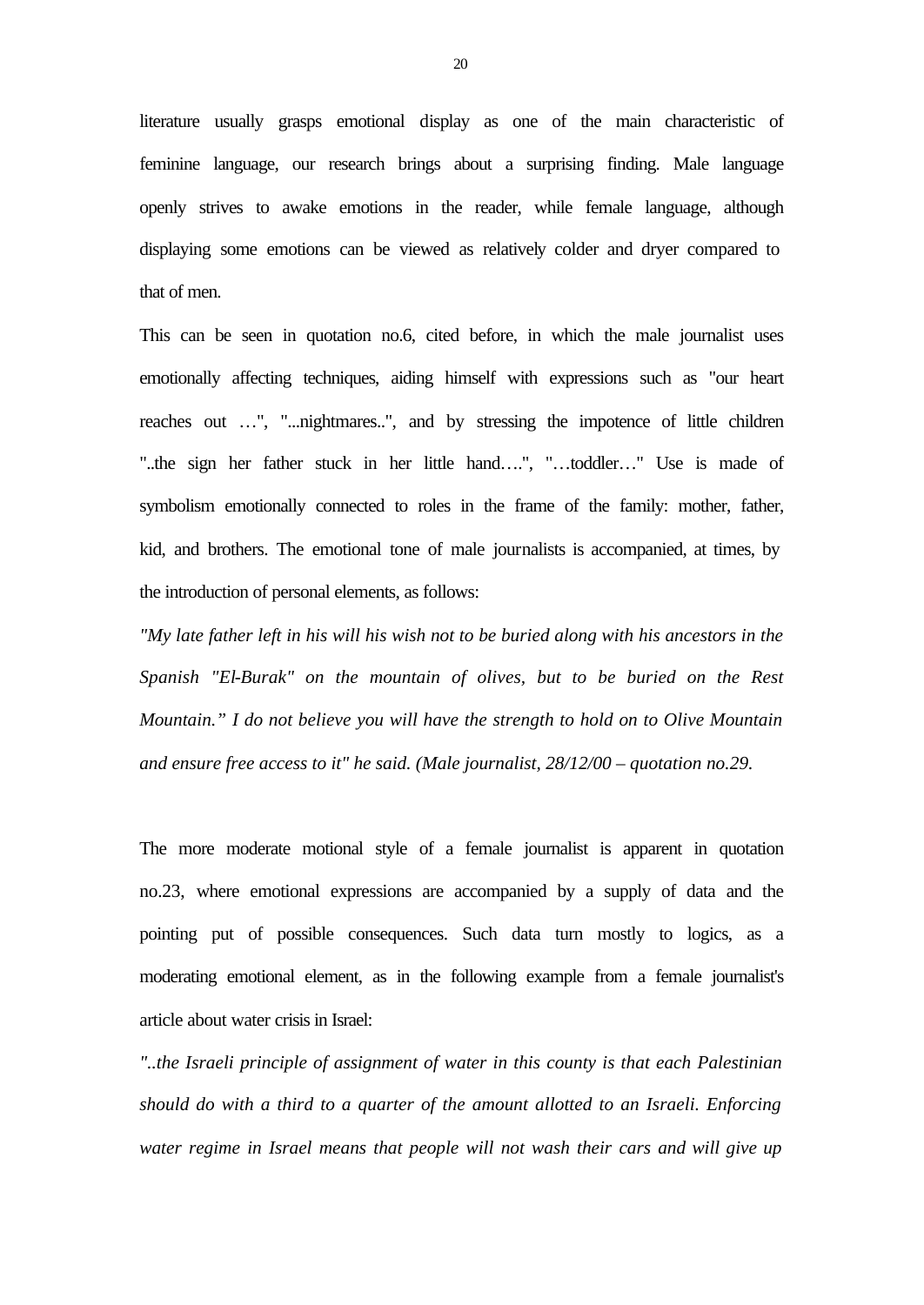*green lawns. Additional shortage of water means, to Palestinians, that additional thousands of people will not drink enough water, will reduce the use of toilets and douches and will suffer from infections and diseases…." (Female journalist 21/6/00 – quotation no.30).*

Emotional intensity is obtained by male journalists also by the employing of everyday's language (as opposed to literar*y* language), as shown in quotation no.17, which ends by saying "get out of our face", and in which the writer made use of a language expressing "real street dialogue". This strategy allows for the expression of feelings, with no apparent thought-through judgment, and where the value and meaning of each word is not measured in a rational manner. It is a dialogue between the writer and the reader, creating an atmosphere of emotional closeness. This is apparent also in quotation no.24 where the use of every-day's language creates and enhances apocalyptic scenery providing it with a sense of delusional reality by the use of words like "…burst with laughter…"a bunch of losers…"

Unlike the use of "informal" language among male journalists, female journalists prefer the use of more literary language, as in the following criticisms about Deri's trial:

*"After nine years in which he was granted a series of concessions and a forgiving attitude in the media, one may sum up and say that Deri is a wasted actor. He fooled everybody, and he may still continue to do so. He has been loved and hated by the left wing, has been the hope and the enemy of the right wing, and has been the media's favorite until he lost his charm, and then regained it…" (Female journalist 18/7/00 – quotation no.31).*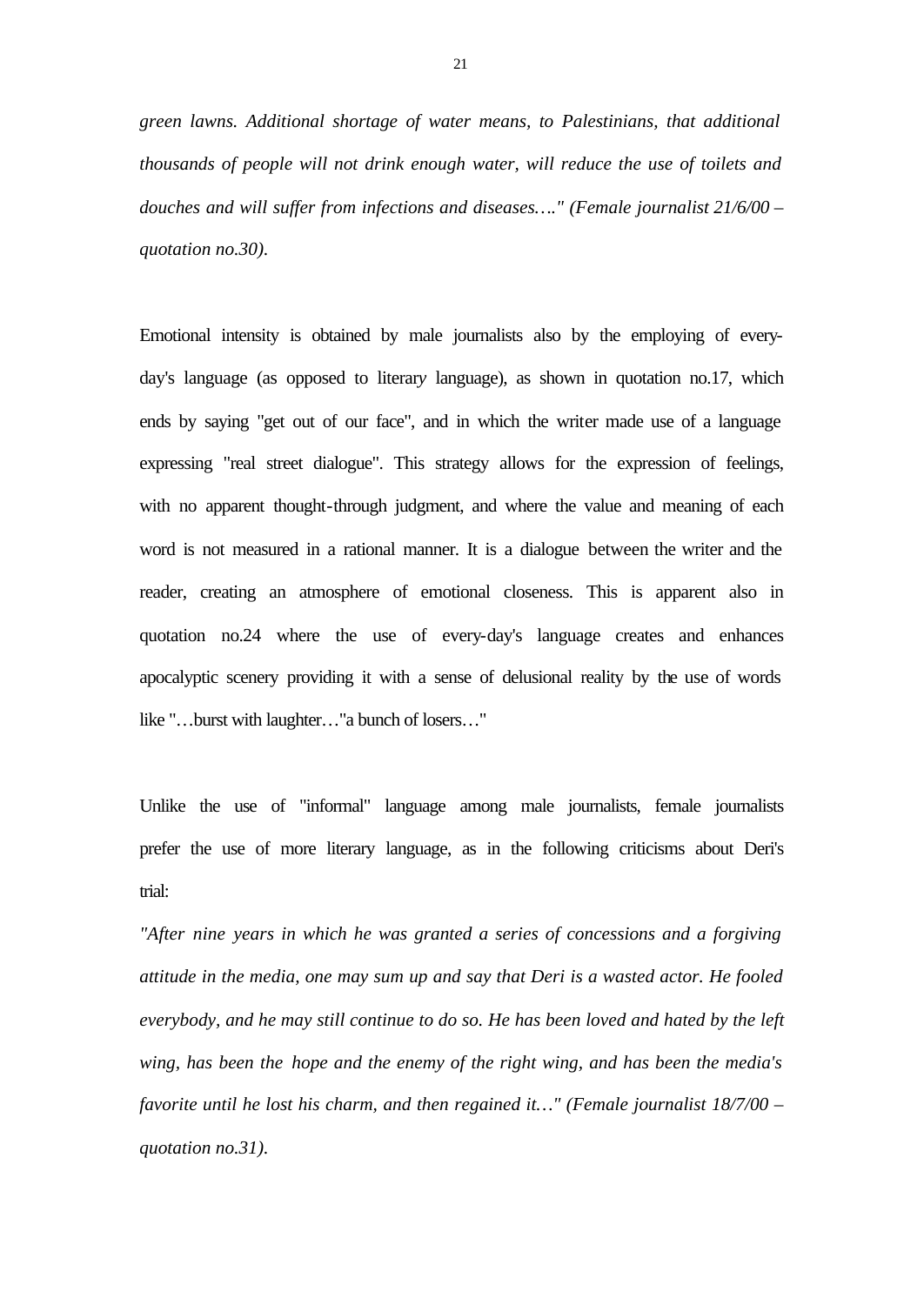According to Goffman's concept of "role distance" (Goffman 1961), we argue that the use made by men of every-day's language is one of "embracing and closeness language", by which means feelings and opinions can be expressed in an apparently direct and uncontrolled manner. Women language, in contrast, is professional and "high", a "distancing language". One should stress that this tendency is opposed to that found by researchers in the wide contexts of every day's life, in which women adopt a more intimate and emotional language than men, who employ a colder and more instrumental language.

### **Did female language turn into male and male language turned into female?**

An integrative examination of the findings presented up to now about linguistic gender differences in the language of journalists, indicate a surprising discovery. It appears that female journalists tend to write their articles in a language considered, in socio-linguistic research (Tolmach Lakoff 1990) to be 'masculine" (that is, more accurate, rational, dry, less emotional, more thought through), while men tend to write in a language considered "feminine" (emotional, personal, stressing the human side, empathetic). A partial explanation is not to be found, as it seems, in a shift in gender perception, but in the role of the contemporary written press.

For example, Holland (1998) points out that popular news today strive to entertain no less than to inform, and turn to emotions no less than to intellect. The use of attractive and accessible language, a personal conversation style – those are means by which entertainment and involvement on the reader's part may be obtained. She observes that historically, women journalists were considered as writers of an inferior press (emotional, subjective) while men journalists were seen as more logic and rational.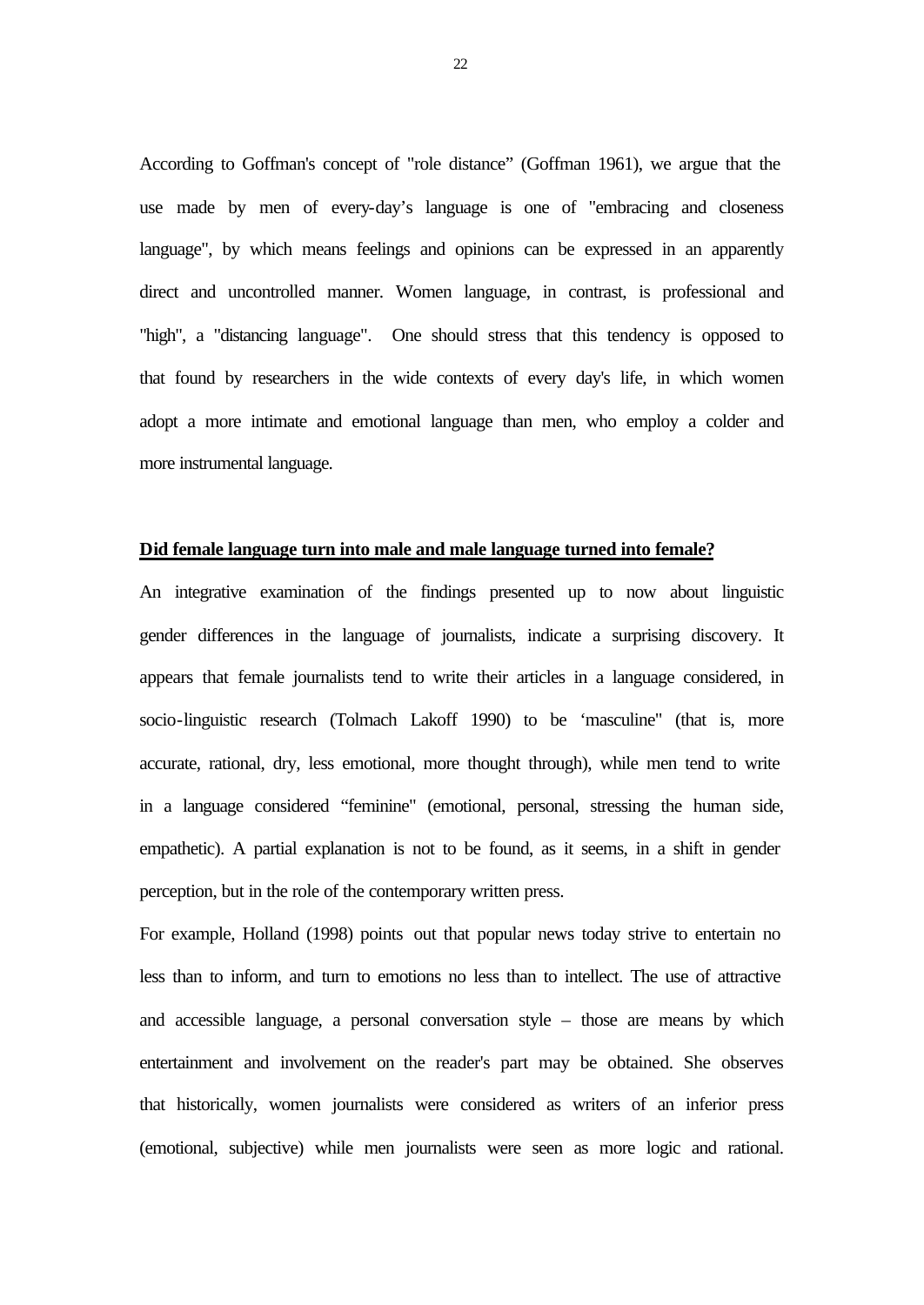Traditionally, at the end of the  $19<sup>th</sup>$  century, there was a tendency to walk two parallel paths, separating the "informational tendency", considered more masculine, from the "entertaining tendency", perceived as feminine. The stress was on a clear separation between men's task – the presentation of precise and reliable facts -and women's task – the providing of colorful opinions and human touch. In the middle of the  $20<sup>th</sup>$ century, with the rise of the 'infotainment' tendency, male journalists began to adopt a more colorful style, providing a synthesis of information and entertainment (Holland, 1998). According to Curran (1991 the contemporary entertaining media is an inseparable part of informative press, a way by which people carry out a public dialogue on society, on the intuitional and expressional level, blurring the boundaries between fact and opinion. He believes that today's exaggerations and irony, humor and expressions of contempt, take their token on accuracy.

This combination of information and entertainment (infotainment) is apparent in the articles herein analyzed. However, male journalists seem to put more stress on their emotional role, while female journalists tend to stress their informative role.

How is it then possible to account for the differentiated rhetorical styles? As already stated, female journalist were traditionally in charge of local sections (gossips, aesthetics, and women magazines). Their entrance into the public sphere brought to light the necessity to prove their skills as good reporters (sticking to facts, distance) in spite of their belonging to the female gender (Van Zoonen, 1998). On the other hand, they must take into account the infotainment requirement to preserve the human view. While both genders have to satisfy said demands, men journalists, whose reporting skills are less questioned, may give more space to the human side, while women journalist have to stress factual writing, basing their opinions on more accurate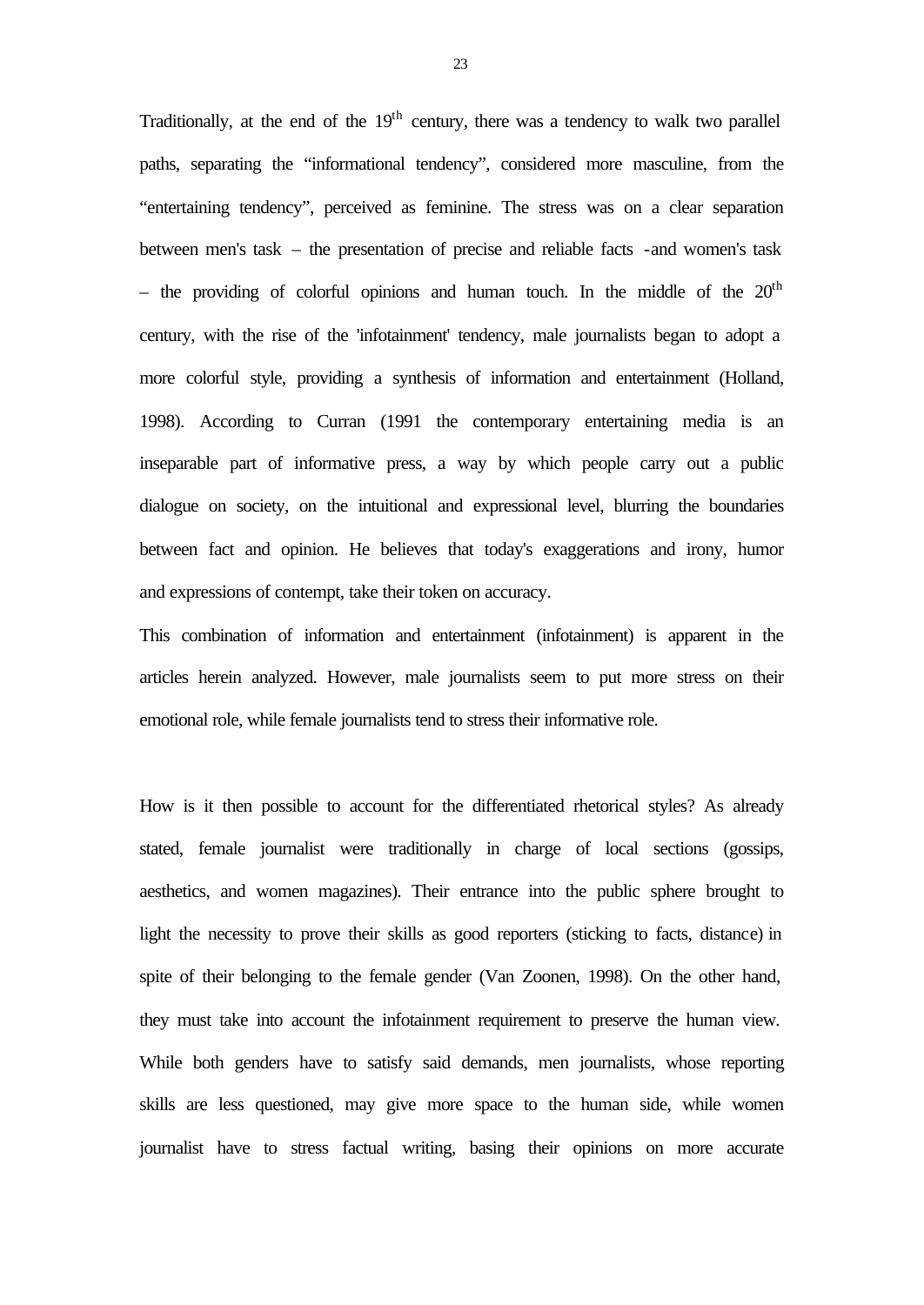information. Indeed, our interviews with female journalists indicate that the search for answers should take into account the obstacles and conflicts experienced by women wishing to fit into a "male world". "Ha'aretz's editorial staff is the manliest one you can imagine," said one of them. "We have to make sure we don't give them any reason to request major changes in our articles". According to women journalists, they enjoy significant freedom as long as they deal with issues concerning the private sphere, or write for women's journals. However, when dealing with issues traditionally dominated by men journalists and male editors (mainly politics and economy) they often meet with disregard for their opinions. Thus, female journalists avoid presenting their issues in an openly emotional or/and dogmatic manner. They allegedly turn more to the reader's logics than to his/her emotions, and adopt an impersonal and literary language. The need to minimize personal stands, to provide back up and solid basis, as already noticed, flows in the same direction of the critical-feminist stream, presented by Tolmach Lakoff (1990) relating to "feminine language" as to the "language of the weak", similarly to other repressed groups. In order to survive in a world dominated by masculine values and norms, women need to achieve male agreement and support. It is interesting to note that female journalists, when quoting experts on issues pertaining to the traditionally male expertise – politics and economy - chose in every case we checked to quote male experts. In Zelizer's view (Zelizer 1995), journalistic quoting practices create an interface between written and oral modes of communication, or between text and talk, rendering distinction between text and talk invalid in contemporary news presentation. Thus is possible to argue that women journalists succeed to convey an authoritative "male" message, which adds to their legitimation in writing about issues concerning the "public sphere".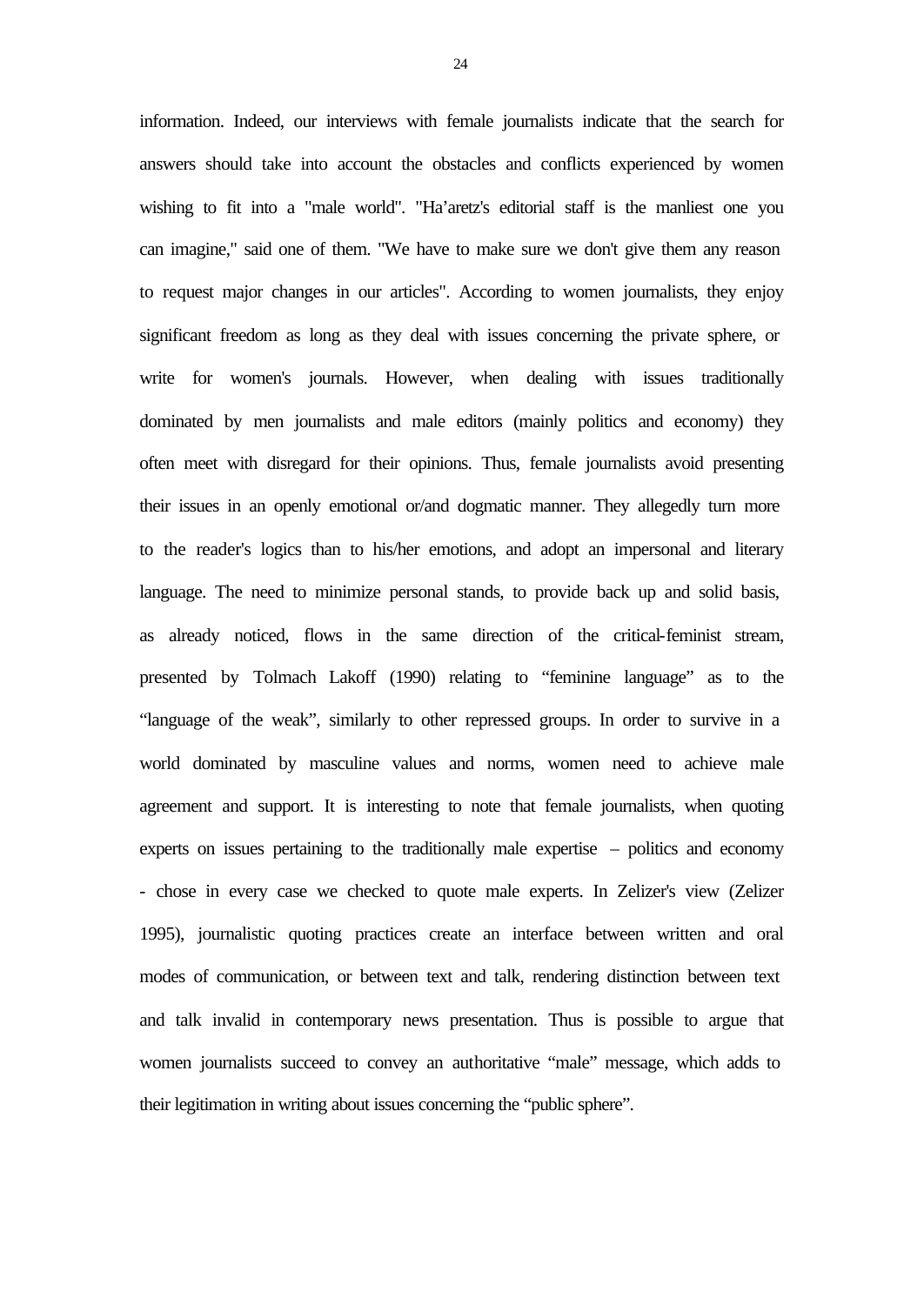### **Feminization of press - Indeed?**

The analysis of the articles we examined indicates that "male" language conveys a more openly emotional message than "female" language, a characteristic viewed, in socio-linguistic literature, as being central to the "feminine language". Among the rest, male journalists stress the human dimension to concretize feelings of suffering and family relations. This is the soil from which Van Zoonen's question stems (Van Zoonen 1998): are we witnessing an ongoing feminization of press? The rational behind this question is based on the trade logics of contemporary press, relying on the personal human factor, the needs and wishes of the public, emotional investment and the striving to obtain sensational effects. The first three variables are usually connected, by journalists of both sexes, to the stereotype of feminine press. An examination in depth of the articles shows that the concept of "feminization" does not fit the description of the linguistic dynamic taking place in the frame of written press as herein reviewed.

What we claim is that "masculine" language makes use of rhetorical strategies that constitute merely isolated segments of traditionally feminine rhetoric, such as the appeal to empathy. But those segments are not conceived as feminine rhetoric: quite the contrary. They serve the purpose of fulfilling the need for directness and sensation, which are characteristic of masculine rhetoric. In addition, according to Tolmach Lakoff (1990), men are those to determine the standards of the language considered preferable, regardless of its characteristics. As it seems, this is one of the reasons why male journalists, whose articles we herein reviewed, allow themselves to express opinions and emotions in a direct manner, and do not feel the need to moderate their statements, hence fulfilling the demand for sensationalism in contemporary press.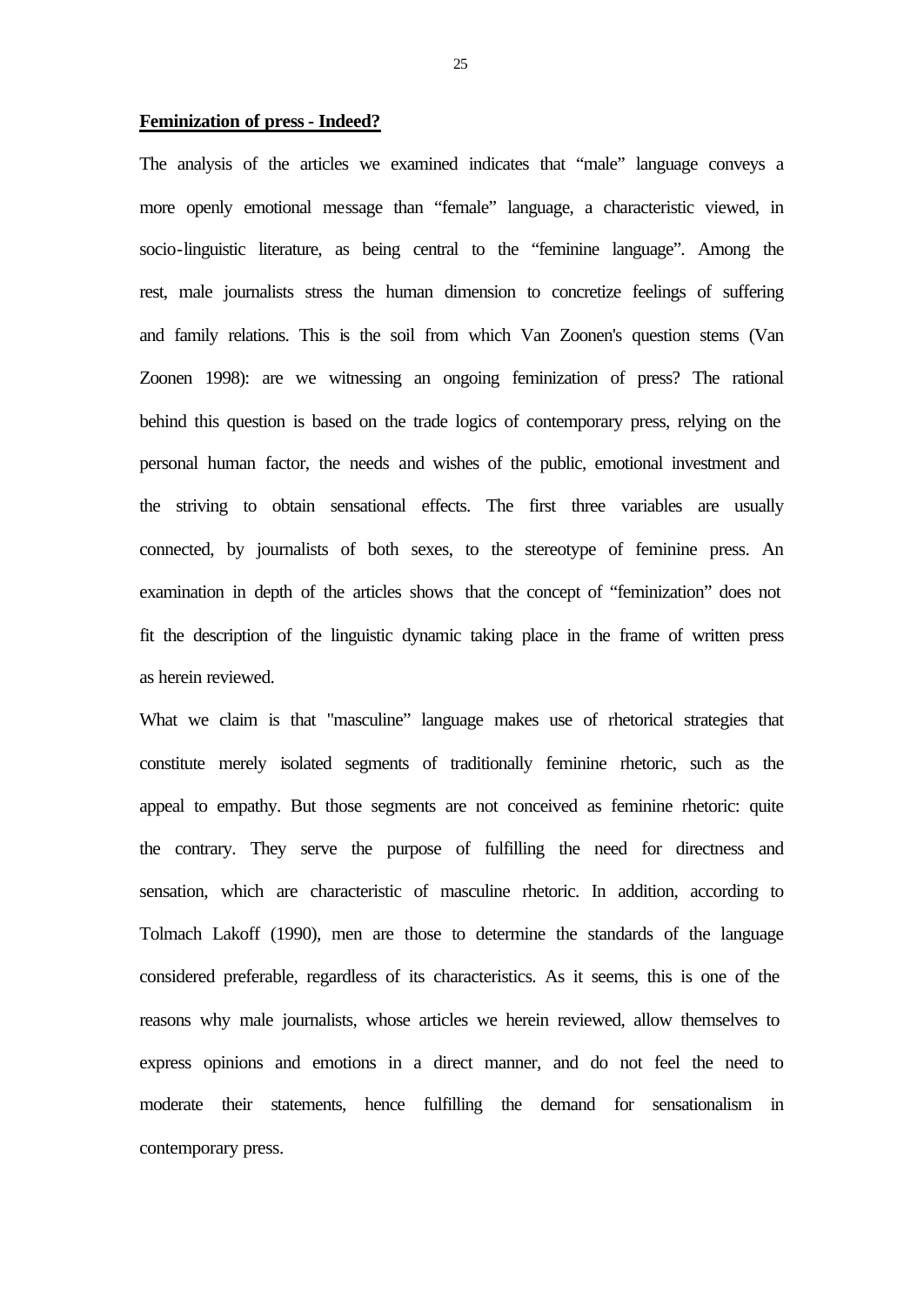Our conclusion is that one can hardly assume a shift in expressional style is taking place between men and women. Men still convey control by means of journalistic language, even when disguising it as semi-feminine, since underneath emotionality and personal dialogue there is a fairly clear message, in which they allegedly state: "I am in control, I have independent opinions, I posses authoritative knowledge and I have no need for external support, I say what I think".

Women, however, behind the presentation of "male" control on emotions and rationality might seem at first sight to convey the message: "I do not have independent opinions; I need the support of external authorities". In other words, the wish to base oneself upon authoritative sources and on data may be interpreted as lack of confidence. However, this does not seem to be the case, as in the following woman journalist's explanation: "This is a little country, everybody knows everybody, and we have a list of expert on every issue. We can choose which experts we ask, knowing in advance that their opinions fit ours".

In addition, the women writing style, characterized by more literary language, attention to details, presentation of facts, and real questions to be discussed, should be examined in light of a further interpretative dimension. Danowski an Lind (2000), basing their research on gender-encoded language in newspaper accounts of 1996 U.S presidential electoral campaign, suggest that women's verbal and linguistic development, widely thought higher than that of men, might allow them to process texts beyond the mere interpretation of surface-level signs, and provide them better access the latent content of texts. Women's language is more sophisticated, less explicit and more attentive to deeper layers of significance. According to the above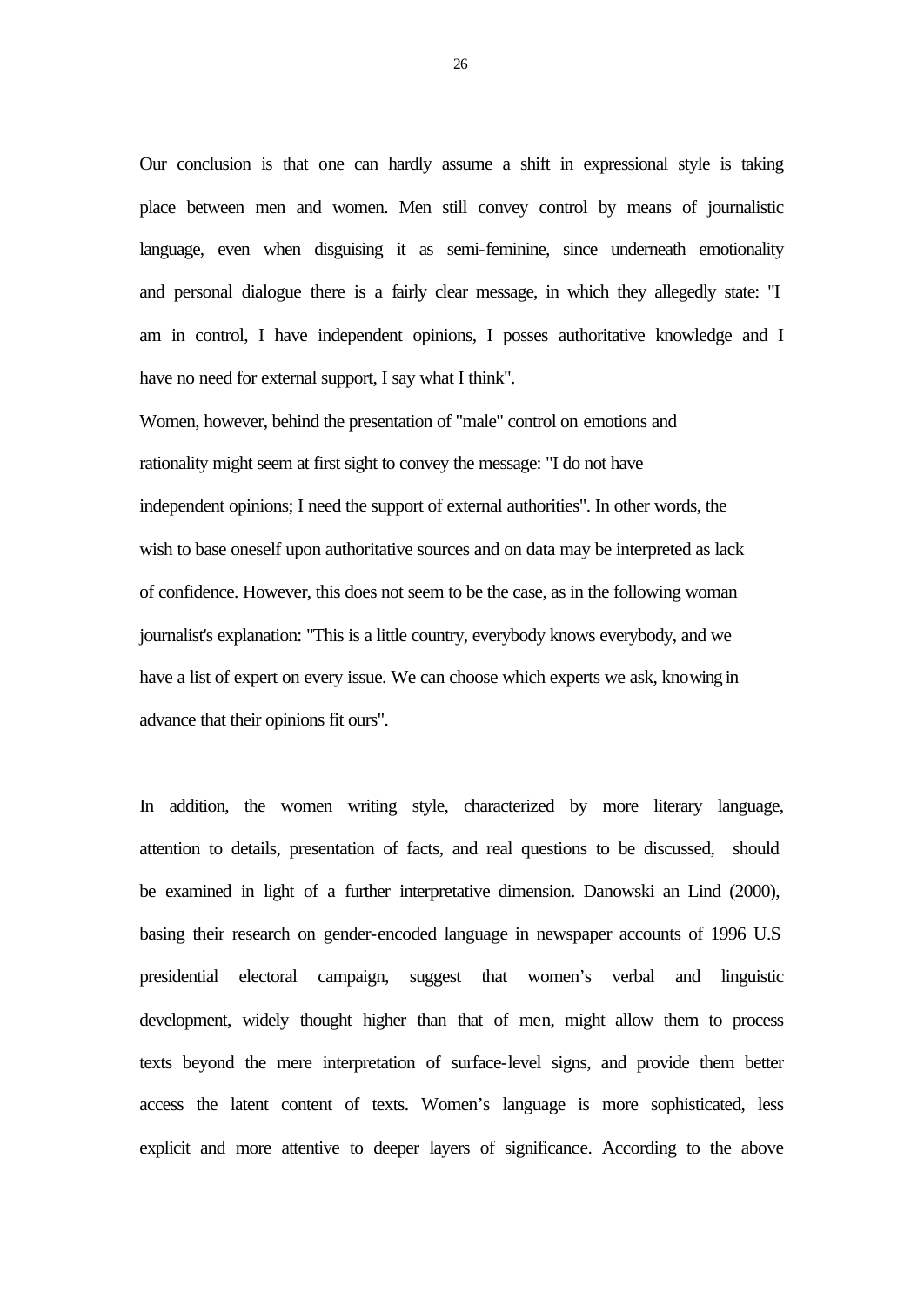researchers, it might be of value to conduct studies that explore in more ways women's processing of texts compared to men's. Although Danowski and Lind didn't relate to the writers' language but to the readers', said interpretation may apply to the present study, as writing text – like reading a text - requires a similar complex processing strategy. Indeed, we found that women journalists write in a way that is richer, more correct, clearer, and give information that is more reliable. Moreover, the female journalists' less demagogic and more rational style might be appealing especially to female readers, who use similar processing strategies, and to the more sophisticated readers. For instance, the "dry" language, used by women in the description of dramatic events, as in quotation no.7, might still convey a strong message through eliciting emotions on a less explicit but deeper level. It may be interesting to conduct further studies on the ways in which different readers process and remember articles written by women versus those written by men. For instance, it may be the case that in the end, many readers tend to remember the more documented articles written by women. By adopting Danowski and Lind's approach, we argue that women deserve a much more central place in matters concerning the public sphere, as they can provide the readers with a deep and critical approach to crucial issues.

# **Gender micro-politics**

In conclusion, the analysis of "Ha'aretz" articles discloses a world of journalistic gender micro-politics, reflecting gender rhetoric on the gender scenery in the specific frame of public media. Such rhetoric is the outcome of the existential experience of the female and male writers of the articles, as in their every day's existential experiences in other spheres; an experience of disguised ongoing conflicts and struggles for power, influenced by gender. Bourdieu (1988) claims that journalistic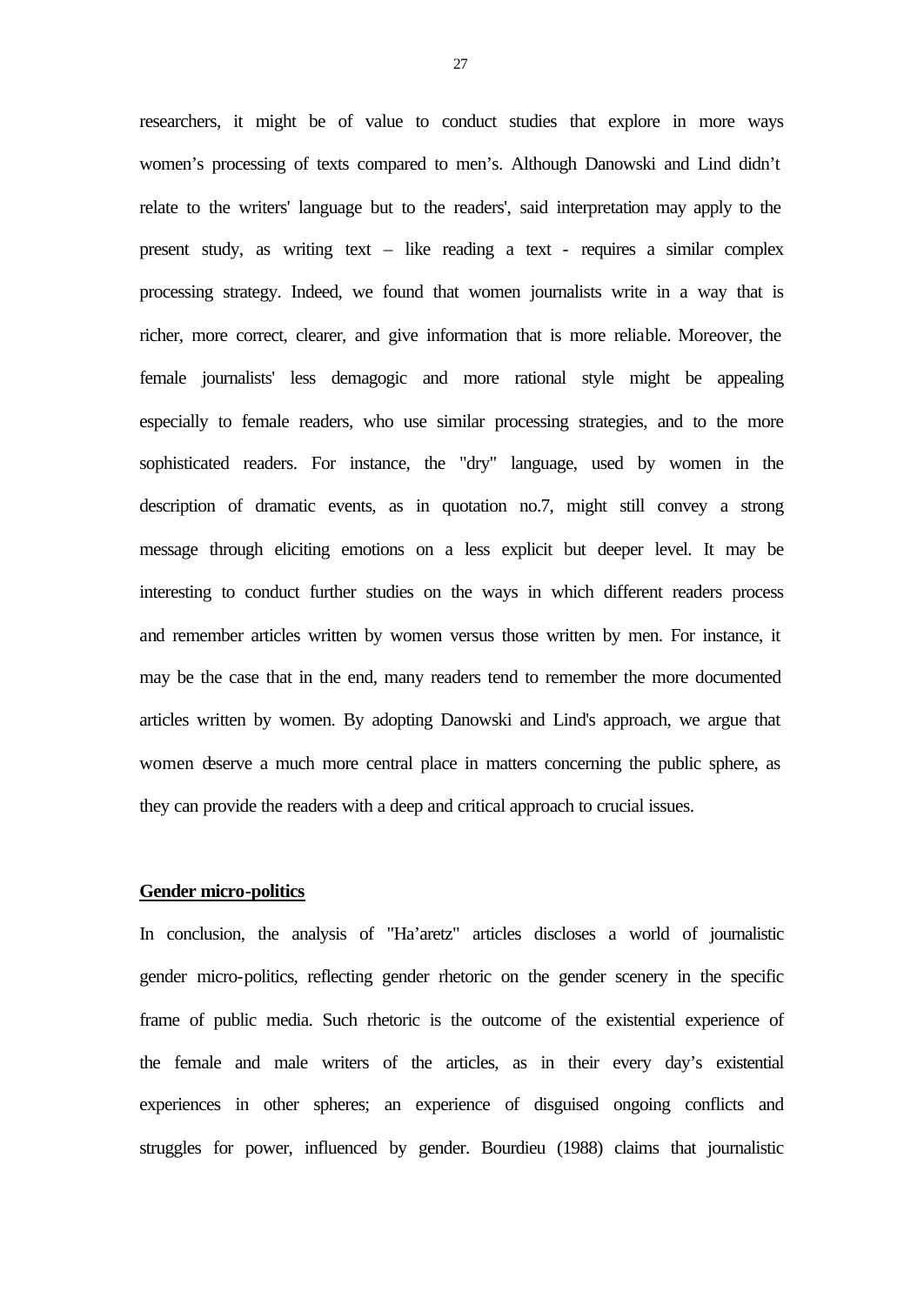power is connected to claims to competence, which is achieved through "mediated knowledge". Women in the present study mediate their knowledge - and therefore their journalistic power - through experts, mostly academic authorities. Thus, even when they deal exactly in the same fields as the men (and especially when they deal in politics – a field considered as tantamount to the public sphere) they have to recur to openly mediated knowledge. It is true that according to Bourdieu (there, 1988), male journalists too must mediate their power, albeit in a different ways – e.g. based on close contacts in the political realm, including access to insider information. However, this way might be less apparent to the reader, which in turn might reinforce men's symbolic journalistic power.

Developments in the position of women in the press, parallel those of other professional fields. Consciousness about the situation of women in Israeli labor market is rising; claim is made loudly that women must be given access into the public sphere. And indeed, they are rapidly getting access to it, though in lesser numbers than men. However, the way they enter the labor market (for instance, the specific tasks given to them within the same organizations) still reflects the rooted perception that women belong to the private sphere and are less fit than men are for the public one. One must keep in mind that Israeli public sphere is dominated by men, one issue to which Israeli feminist research deals currently and with great emphasis (Herzog 1996; Herzog 1999; Izraeli 1997; Sered, 2000).

 Thus, while it might be the case that women created themselves a niche in specific newspapers, they have to be more careful when dealing with the public sphere. They may try to lower their profile not to create a too open competition with their male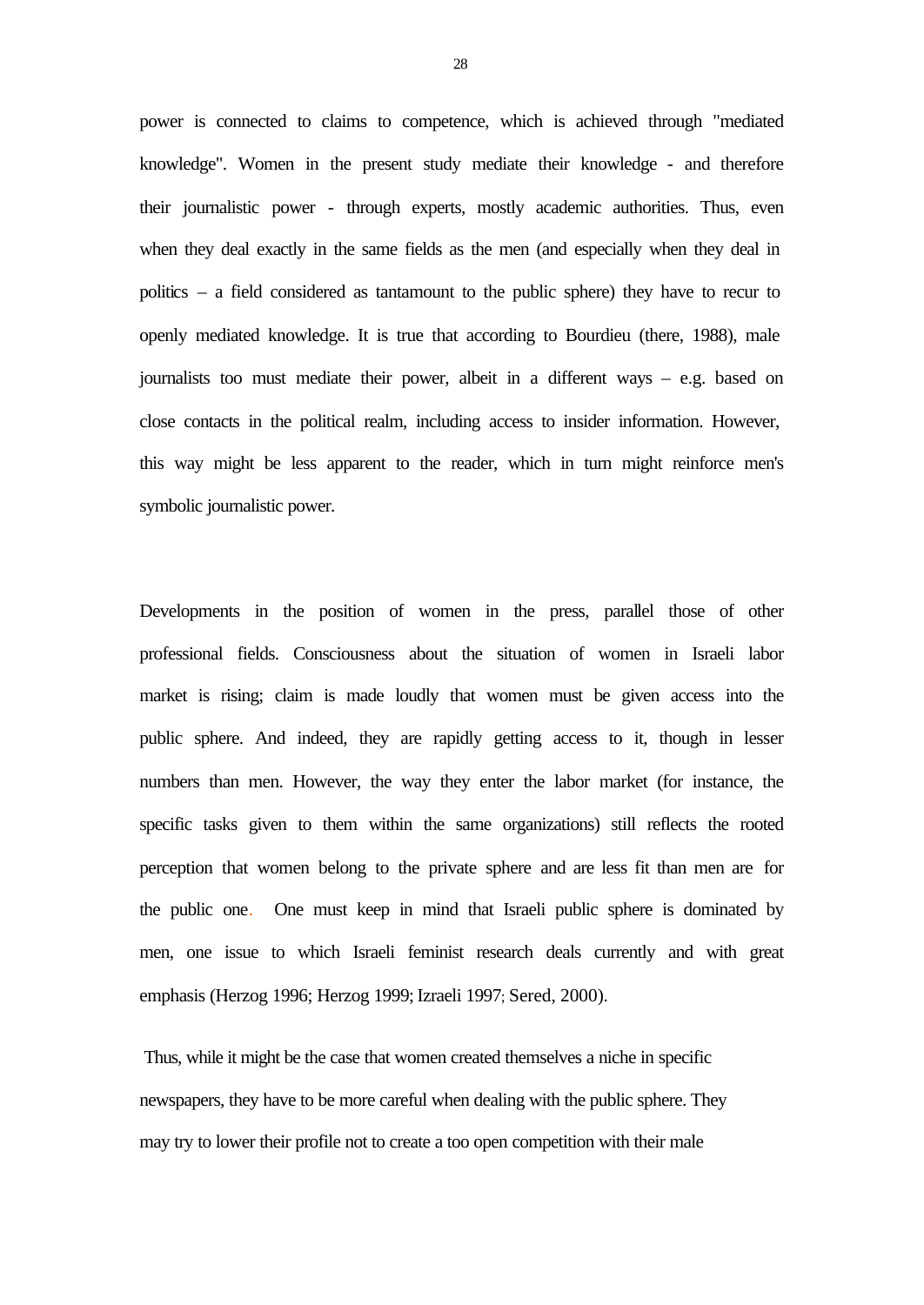colleagues. This is true especially since both men and women write not only on the same issues and on the same days, but they also express similar ideas, albeit in different style, as can be seen from the examples we cited above. Thus, a concealed negotiation takes place, in the course of which women give up a measure of symbolic power and claim for direct competence when dealing with public sphere issues. While this specific kind of negotiation is carried out in the context of journalistic micropolitics, it is possible that similar ones are conducted everyday in other fields pertaining to the public sphere.

As already noted, both men and women express similar opinions about events, though in different styles. This finding is consistent with Bourdieu's claim (Bourdieu, 1980), according to which journalists do not considerably deviate from the editorial policy of the medium for which they work (newspaper in our case). However, similar opinions may be expressed in two distinctive gendered voices. Such claim is consistent with Zelizer's concept of "interpretive communities" which journalists form through discourse that proliferates in different formal and informal settings, creating shared interpretations and interpretative strategies (Zelizer, 1993a, 1993b).

If we keep in mind that the number of women is lesser than the number of men writing in daily newspapers and dealing with political and economic issues, the female point of view is still under-represented, thus keeping the imbalance between the genders, as far as symbolic power – the power to influence public opinion - goes. It seems that this condition parallels the condition of Israeli women in general, as reported earlier in this section: while beginning to enter the public sphere in large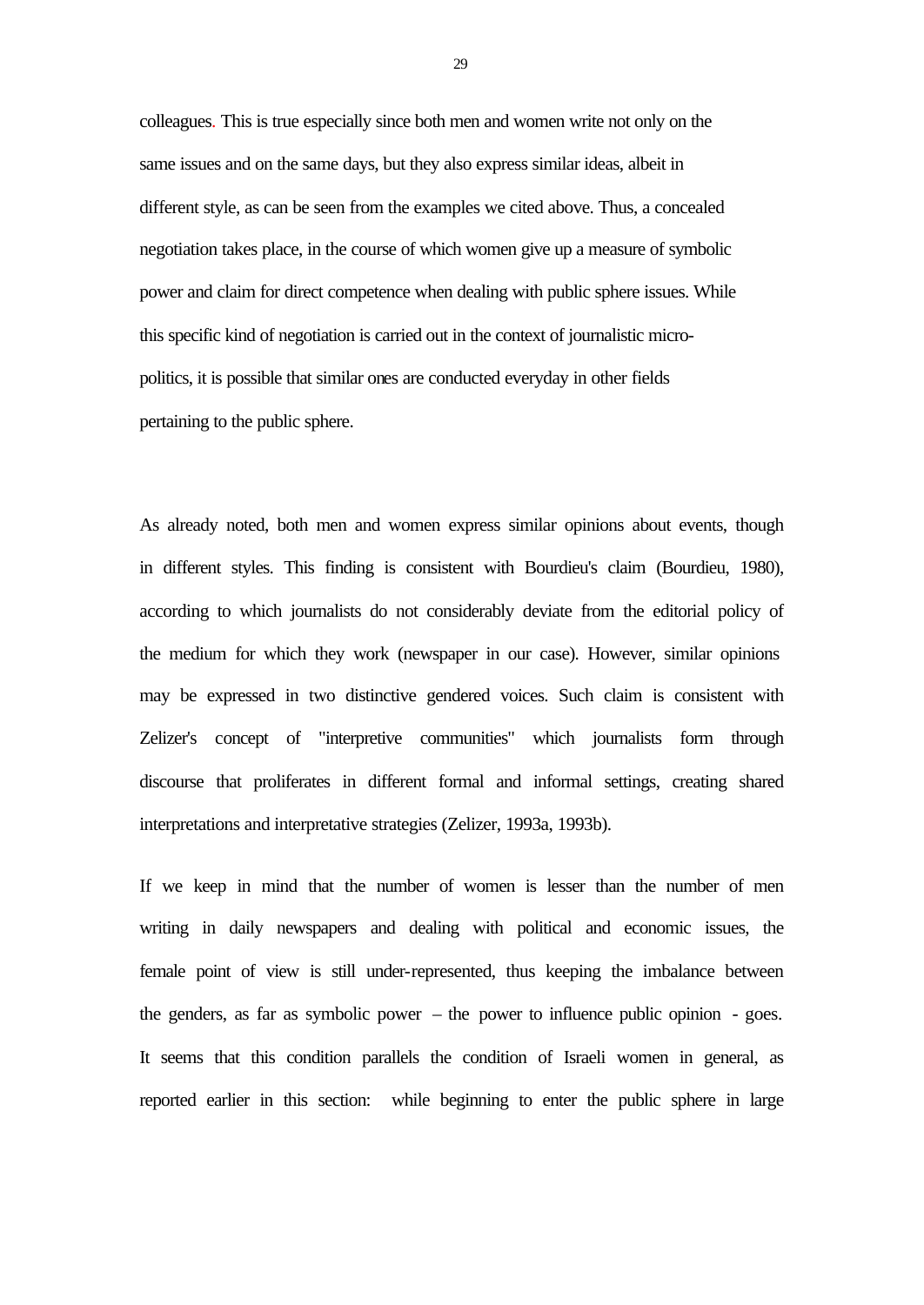numbers, they are still a minority. Furthermore, the way they enter the professional market still reflects significant gender discrimination.

In conclusion, it is reasonable to assume that positive changes in the professional position of women journalists will largely depend on success in promoting parallel changes in women's position in the Israeli public sphere in general. Whether such changes will lead to a feminization of the press, or to a proliferation of individual writing styles, will hopefully become clear in a few decades.

### **Bibliography**

Beasley, M.H. and Gibbons, S.J. (1993) *Taking their Place: a Documentary History of Women and Journalism*, Washington, DC: American University Press and Women's Institute for the Freedom of the Press.

Bourdieu, P. (1980) "The Production of belief. Contribution of an economy of symbolic goods ". *Media, Culture and Society*, 2, no. 3 (July), 261-93.

Bourdieu, P. (1998) *On Television*, New York: The New Press

Chenik, M. (1991), Behind the Non-Verbal Dialogue between the Sexes, *Menahalim*, 42, 54-56 (in Hebrew).

Curran, J. (1991), "Rethinking the Media as a Public Sphere", in P. Dahlgren and C. Sparks (eds.) *Communication and Citizenship*, London: Routledge.

Danowski, J.A., and Lind, R.A. (2001), "Linking Gender Language in News about Presidential Candidates to Gender Gaps in Polls: A Time Series Analysis of the 1996 Campaign", *Progress in Communication Sciences*, N.17, 87-102.

Goffman, E. (1961), *Encounters: Two Studies in the Sociology of Interaction*, Indiana: The Bobbs-Merrill Company, Inc.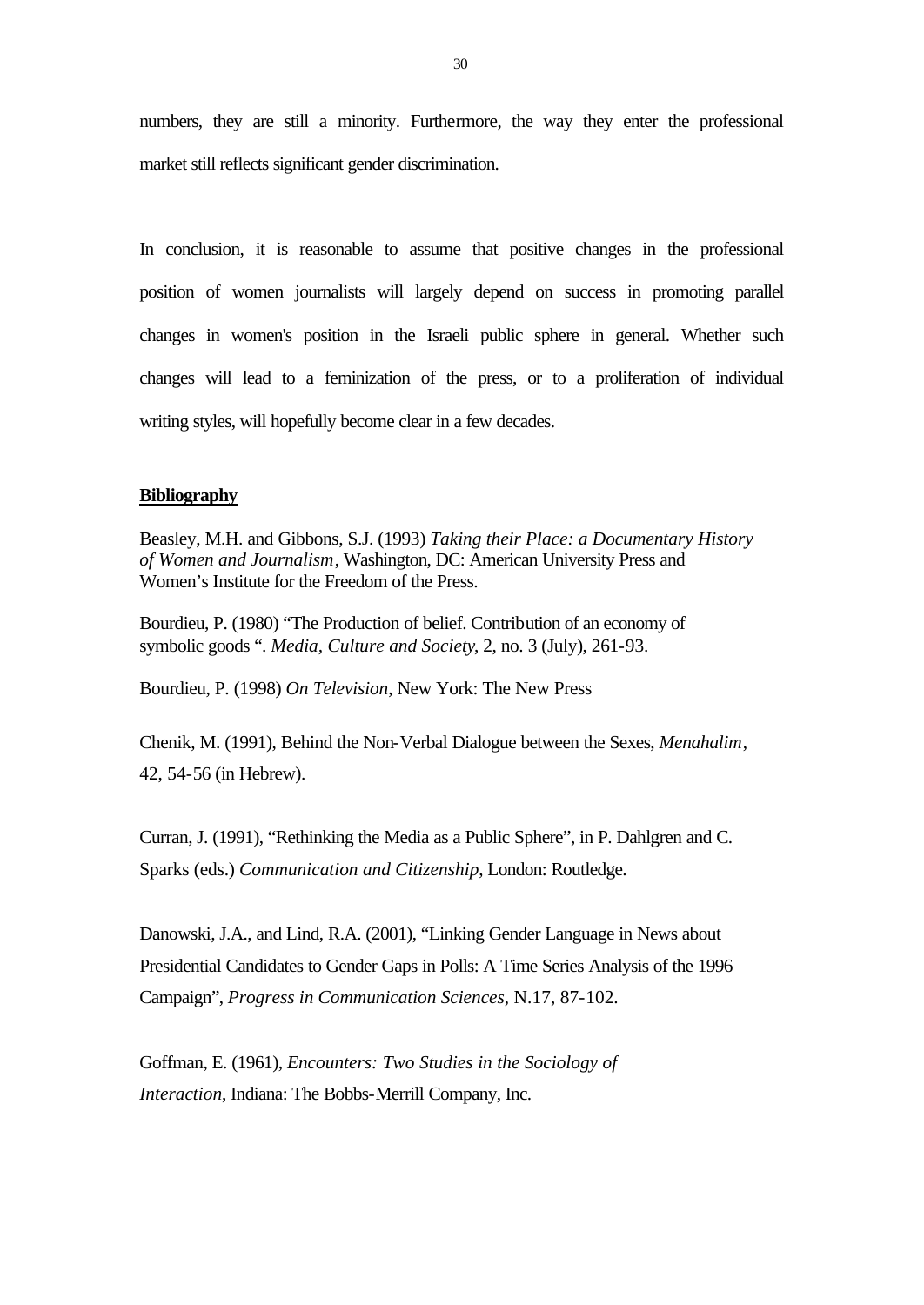Herring, S. (1994), "Politeness in Computer Culture: Why Women Talk, and Men Flame". In M. Bucholtz , A.C. Liang, L. Sutton and C. Hines (Eds.), *Cultural Performances: Proceedings of the Third Berkeley Women and Language Conference*, Berkeley Women and Language Group, 278-294.

Herring, S. (1996), "Bringing Familiar Baggage to the new Frontier: Gender Differences in Computer-Mediated Communication". In J. Selzer (Ed.), *Conversations*, Boston: Allyn & Bacon, 1069-1082.

Herzog, H. (1996). "Sex blindness? Women in Society and Work". In: Elkana, M. (Ed). *Israel of the 2000. Initiative for Social Justice*, Yad-Yari, The Center for Social Documentation of the "Shomer Ha' Zair", 67-82. (in Hebrew)

Herzog, H. (1999). Women in Politics and Politics of Women. In: Israeli. D.N., Friedman. A., Dahan-Kalev. H., Fogel Bijaoui. S., Herzog. H., Hasan. M and Naveh. H. (Eds). *Sex Gender Politics: Women in Israel*, Tel-Aviv: Hakibbutz Hameuchad Publishing House Ltd, 307-368.

Herzog, H. (1999), The Women's Press in Israel. *Qesher*, 25, 124-133 (in Hebrew).

Holland, P. (1998), "The Politics of the Smile', in: Cynthia Carter, Gill Branston and Stuart Allan (eds.) *News, Gender and Power*, London and New York: Routledge, 17- 32.

Izraeli, D. (1997). Gendering Military Service in the Israeli Defense Forces. *Israel Social Science Research*. 12(1), 129-166.

Landau, R. (1988), *The Rhetoric of the Political Speech in Israel*, Tel-Aviv: Akad (in Hebrew).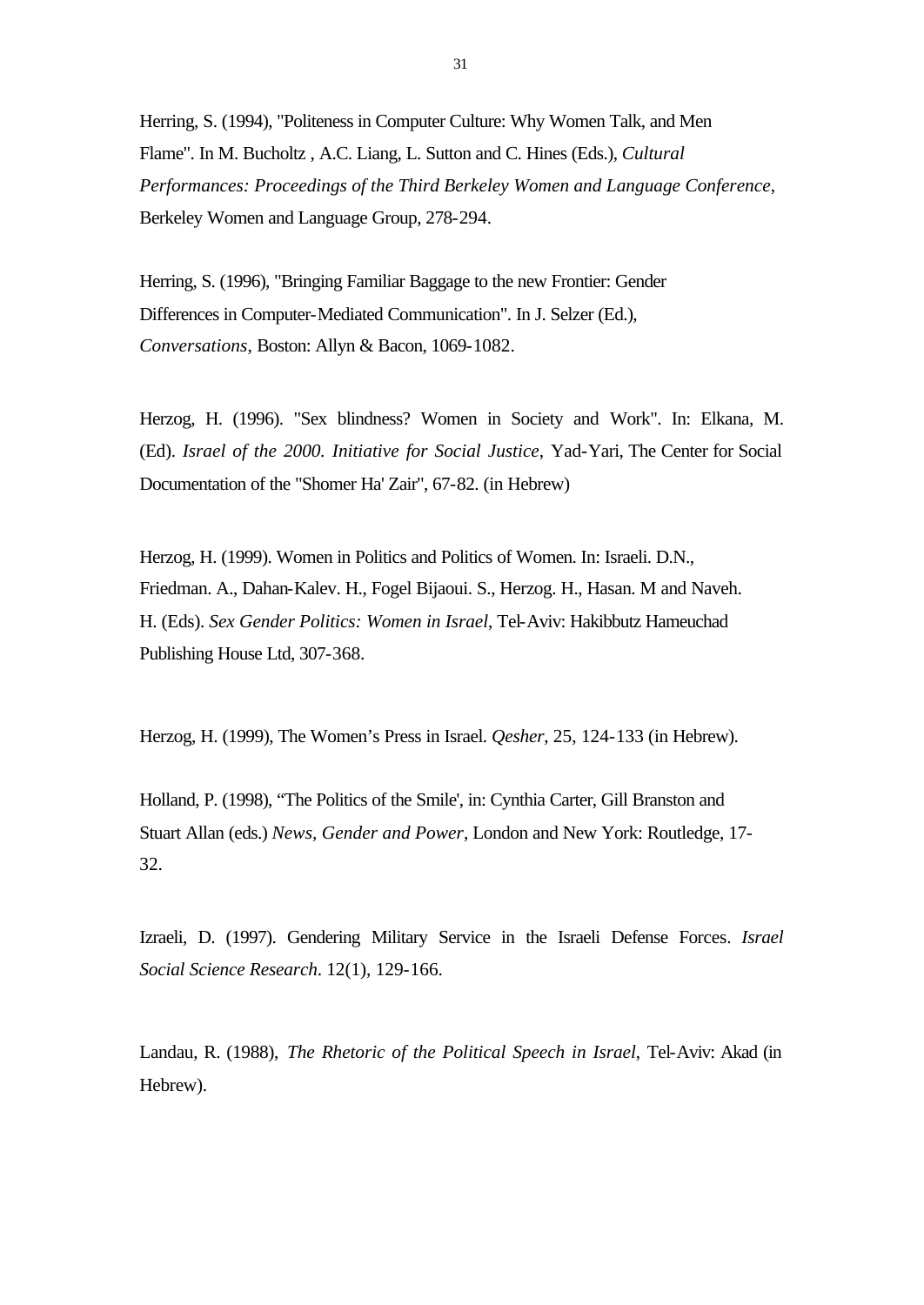Lavi, E. (1997), *Agenda Setting among Male Editors and Female Editors in the Israeli Written Press*, M.A. Dissertation, Ramat-Gan, Bar-Ilan University, Political Science Dept. (in Hebrew).

Nardy, R. (1991), How to Part from the Anger between the Sexes, *Menahalim*, 45, 36- 41 (in Hebrew).

Rubin, S. (1987), *Trends of Tradition and Change in Women's Press in Israel*, M.A. Dissertation, Jerusalem: The Hebrew University, School of Librarianism (in Hebrew).

Sered, Susan. (2000). *What makes women sick?* Hanover: Brandeis University Press.

Shapira, R. and Herzog, H. (1984), Sod Camous: Memory books as reflection of age and period. *Megamot,* 28 (4), pp. 513-530 (In Hebrew)*.*

Tannen, D. (1990), *You Just Don't Understand: Women and Men in Conversation*, New York: William Morrow.

Tolmach Lakoff, R. (1990), *Talking Power. The Politics of Language*, Chapter 11: Why can't a woman be less like a man?, USA, Basic Books, 198-221.

Van Zoonen, L. (1998), 'One of the Girls? The changing Gender of Journalism', in: Cynthia Carter, Gill Branston and Stuart Allan (eds.) *News, Gender and Power*, London and New York: Routledge, 17-32.

Weil, S. (1993), 'Women and Language in Israel', in: Azmon Yael and Izraeli Dafna N. (eds.) *Women in Israel*, New Brunswick and London, Transaction Publishers, 363- 377.

Weller, R. (1995), Communication between the Sexes: Feminine Language – Masculine Language, *Manche Le Manche*, 58-65 (in Hebrew).

Witman, E. (1988), Women in Israeli Press. *Qesher*, 4, 55-63 (in Hebrew).